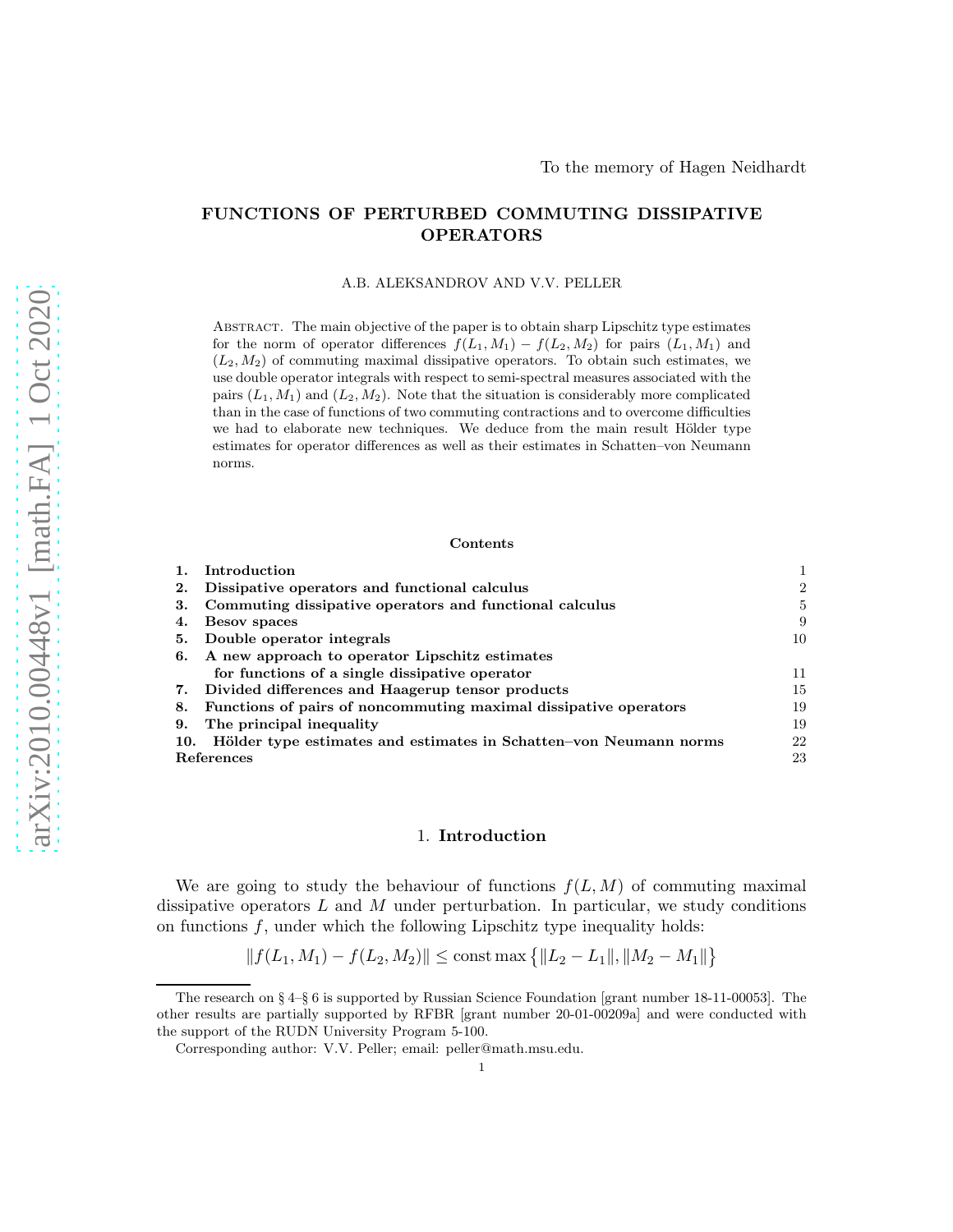for commuting pairs  $(L_1, L_2)$  and  $(M_1, M_2)$  of maximal dissipative operators. We also obtain Hölder type estimates and estimates in Schatten–von Neumann norms  $S_p$ .

We extend earlier results obtained for functions of self-adjoint operators and unitary operators (see [Pe1] and [Pe3]), functions of contractions (see [Pe3] and [Pe4]), functions of dissipative operators (see [AP3] and [AP5]), functions of normal operators (see [APPS]) and functions of commuting contractions (see [Pe6]).

Note that the methods developed in the papers mentioned above do not work in the case of commuting maximal dissipative operators and we had to elaborate new techniques.

In § 2 we give a brief introduction in dissipative operators, we explain how to define the semi-spectral measure of such an operator and how to construct a natural functional calculus.

In § 3 we define a semi-spectral measure of a pair of commuting maximal dissipative operators  $(L, M)$  and explain how to construct a natural functional calculus  $f \mapsto f(L, M)$ for such a pair of operators.

We give a brief introduction to Besov spaces in § 4 and we define double operator integrals with respect to spectral and semi-spectral measure in § 5.

In our paper [AP5] we obtained Lipschitz type estimates for functions of maximal dissipative operators. We were unable to generalize the methods of [AP5] to the case of functions of pairs of commuting dissipative operators. In § 6 we offer a new approach in the case of functions of a single maximal dissipative operator. This new approach uses an idea, which will be used in § 9 to obtain the main result of this paper. Note that such problems are closely related to the problem of finding an integrable spectral shift function for a pair of maximal dissipative operators with trace class difference. Recall that the last problem was solved in [MNP1] and [MNP2], see also the earlier paper [MN].

In § 7 we obtain estimates of divided differences in Haagerup tensor products. Such estimates will be used in § 9. Section  $\delta$  is devoted to functions of noncommuting maximal dissipative operators; this will also be used in § 9.

Finally, we deduce from the main result of the paper Hölder type estimates and estimates of operator differences in Schatten-von Neumann norms.

### 2. Dissipative operators and functional calculus

In this section we give a brief introduction to maximal dissipative operators. We refer the reader to [So], [AP3] and [AP5] for more detailed information.

Recall that a not necessarily bounded linear operator L in a Hilbert space  $\mathscr H$  with domain  $\mathscr{D}_L$  is called *dissipative* if  $\text{Im}(Lx, x) \geq 0$  for every x in  $\mathscr{D}_L$ . It is called *maximal dissipative* if it does not have a proper dissipative extension.

The *Cayley transform* of a dissipative operator L is defined by

$$
T \stackrel{\text{def}}{=} (L - \mathrm{i} I)(L + \mathrm{i} I)^{-1}
$$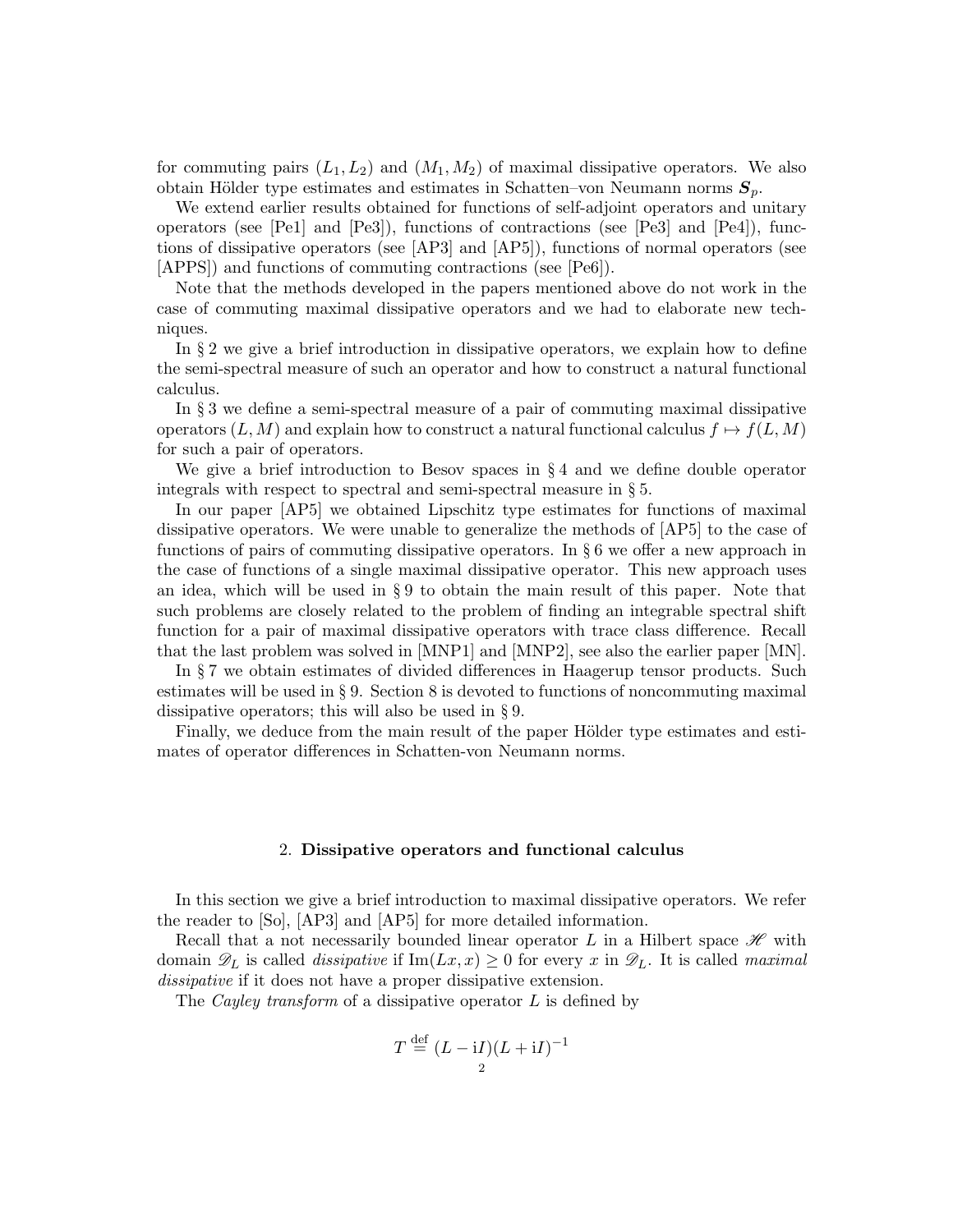with  $\mathscr{D}_T = (L + iI)\mathscr{D}_L$  and range Range  $T = (L - iI)\mathscr{D}_L$  (T is not densely defined in general). Then T is a contraction, i.e.,  $||Tu|| \le ||u||$ ,  $u \in \mathscr{D}_T$ , 1 is not an eigenvalue of T, and Range $(I - T) \stackrel{\text{def}}{=} \{u - Tu : u \in \mathscr{D}_T\}$  is dense.

Conversely, if T is a contraction defined on its domain  $\mathscr{D}_T$ , 1 is not an eigenvalue of T, and Range( $I - T$ ) is dense, then it is the Cayley transform of a dissipative operator L. Moreover, L is the *inverse Cayley transform of* T:

$$
L = \mathrm{i}(I+T)(I-T)^{-1}, \quad \mathscr{D}_L = \text{Range}(I-T).
$$

Note that L is maximal if and only if  $\mathscr{D}_T$  is the whole Hilbert space  $\mathscr{H}$ .

Every dissipative operator has a maximal dissipative extension. Every maximal dissipative operator L is necessarily closed and its spectrum  $\sigma(L)$  is contained in the closed upper half-plane clos  $\mathbb{C}_+$ .

If  $L_1$  and  $L_2$  are maximal dissipative operators, we say that the *operator*  $L_1 - L_2$  *is bounded* if there exists a bounded operator K such that  $L_2 = L_1 + K$ .

Consider now the minimal unitary dilation  $U$  of the Cayley transform  $T$  of  $L$ , i.e.,  $U$ is a unitary operator defined on a Hilbert space  $\mathscr K$  that contains  $\mathscr H$  such that

$$
T^n = P_{\mathscr{H}} U^n | \mathscr{H}, \quad n \ge 0,
$$

and  $\mathscr{K} = \text{clos span}\{U^n h : h \in \mathscr{H}, n \in \mathbb{Z}\}\.$  Since 1 is not an eigenvalue of T, it follows that 1 is not an eigenvalue of U (see [SNF], Ch. II,  $\S 6$ ). The Sz.-Nagy–Foias functional calculus allows us to define a functional calculus for T on the Banach algebra

$$
C_{A,1} \stackrel{\text{def}}{=} \{ g \in H^{\infty} : g \text{ is continuous on } \mathbb{T} \setminus \{1\} \}.
$$

$$
g(T) \stackrel{\text{def}}{=} P_{\mathscr{H}}g(U) \Big| \mathscr{H}, \quad g \in C_{A,1}.
$$

It is linear and multiplicative. Moreover,

$$
||g(T)|| \le ||g||_{H^{\infty}}, \quad g \in C_{A,1},
$$

(see [SNF], Ch. III).

We can define now a functional calculus for our dissipative operator on the Banach algebra

$$
C_{A,\infty} = \left\{ f \in H^{\infty}(\mathbb{C}_{+}) : f \text{ is continuous on } \mathbb{R} \right\} :
$$

$$
f(L) \stackrel{\text{def}}{=} (f \circ \omega)(T), \quad f \in C_{A,\infty},
$$

where  $\omega$  is the conformal map of  $\mathbb D$  onto  $\mathbb C_+$  defined by  $\omega(\zeta) \stackrel{\text{def}}{=} i(1+\zeta)(1-\zeta)^{-1}, \zeta \in \mathbb D$ .

We can extend now this functional calculus to the class  $(z + i)C_{A,\infty}$ . It is easy to see that this class contains the class  $\text{Lip}_{A}(\mathbb{C}_{+})$  of of Lipschitz functions on clos  $\mathbb{C}_{+}$  that are analytic in  $\mathbb{C}_+$ .

Suppose that  $f \in (z + i)C_{A,\infty}$ . We have

$$
f(\zeta) = \frac{f_i(\zeta)}{(\zeta + i)^{-1}}, \quad \zeta \in \mathbb{C}_+, \qquad \text{where} \quad f_i(\zeta) \stackrel{\text{def}}{=} \frac{f(\zeta)}{\zeta + i}.
$$
 (2.1)

Clearly,  $f_i \in C_{A,\infty}$ . The (possibly unbounded) operator  $f(L)$  can be defined by

$$
f(L) \stackrel{\text{def}}{=} (L + iI) f_i(L) \tag{2.2}
$$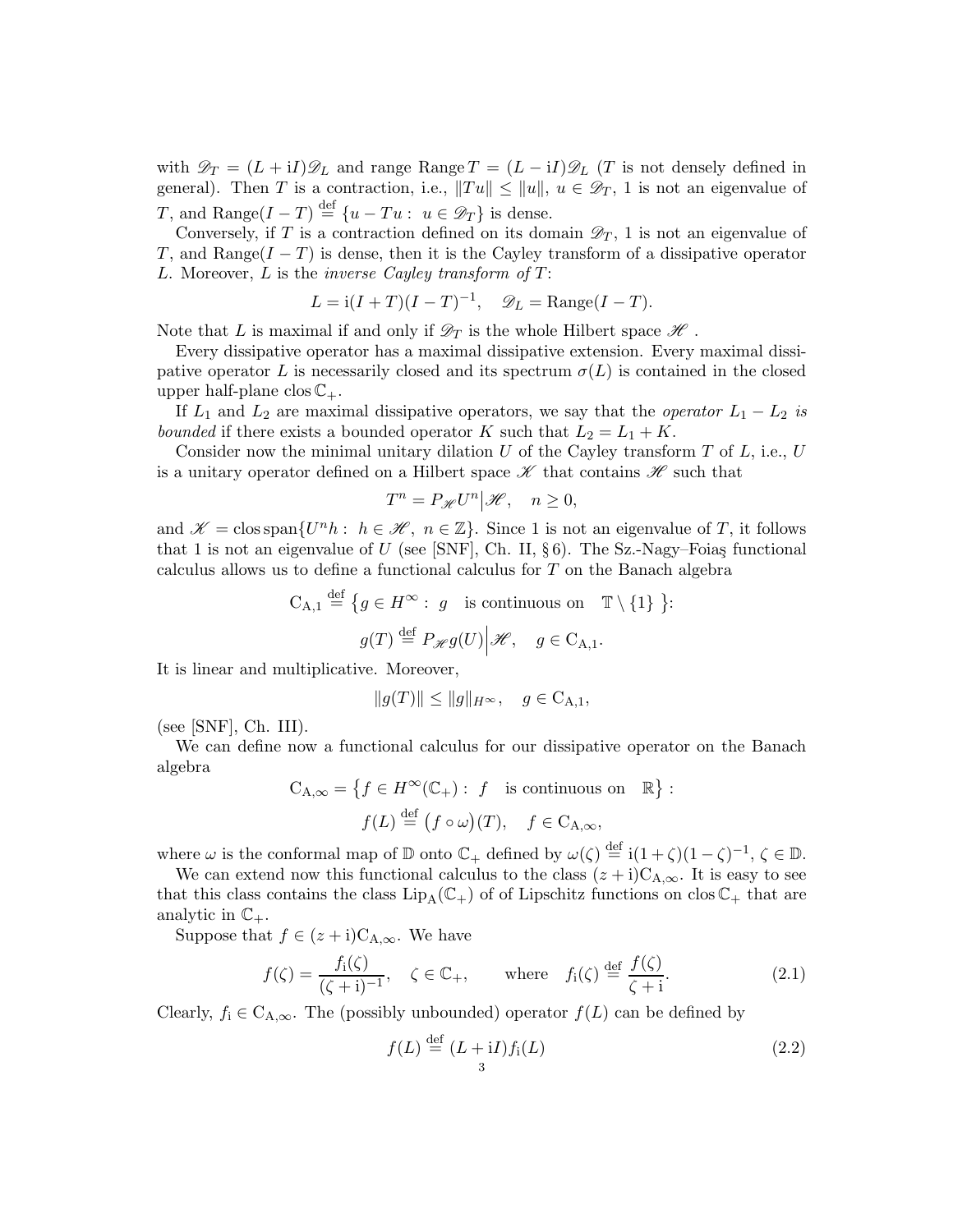(see  $\text{SNF}$ , Ch. IV, § 1). It follows from Theorem 1.1 of Ch. IV of  $\text{SNF}$  that

$$
f(L) \supset f_i(L)(L+iI), \tag{2.3}
$$

and so  $\mathscr{D}_{f(L)} \supset \mathscr{D}_L$ .

If L is a maximal dissipative operator in a Hilbert space  $\mathscr{H}$ , we say that a self-adjoint operator <sup>A</sup> in a Hilbert space <sup>K</sup> , <sup>K</sup> <sup>⊃</sup> <sup>H</sup> , is called a *resolvent self-adjoint dilation* of  $L$  if

$$
(L - \lambda I)^{-1} = P_{\mathscr{H}}(A - \lambda I)^{-1} \Big| \mathscr{H}, \quad \text{Im}\,\lambda < 0.
$$

The dilation is called *minimal* if

$$
\mathscr{K} = \text{clos span } \{ (A - \lambda I)^{-1} v : v \in \mathscr{H}, \text{ Im } \lambda < 0 \}.
$$

If  $f \in C_{A,\infty}$ , then

$$
f(L) = P_{\mathscr{H}}f(A)|\mathscr{H}, \quad f \in C_{A,\infty}.
$$

A minimal resolvent self-adjoint dilation of a maximal dissipative operator always exists (and is unique up to a natural isomorphism). Indeed, it suffices to take a minimal unitary dilation of the Cayley transform of this operator and apply the inverse Cayley transform to it.

**Definition.** A *semi-spectral measure*  $\mathcal E$  on a  $\sigma$ -algebra  $\Sigma$  of subsets of a set  $\mathcal X$  is a map that takes values in the set of nonnegative operators on a Hilbert space  $\mathscr H$  that is countably additive in the strong operator topology and such that  $\mathcal{E}(\mathscr{X}) = I$ .

By a theorem of Naimark (see  $[Na]$ ), a semi-spectral measure  $\mathcal E$  is a *compression* of a spectral measure, i.e., there is a Hilbert space  $\mathscr K$  such that  $\mathscr K \subset \mathscr K$ , there is a spectral measure E on  $\mathscr K$  defined on the same  $\sigma$ -algebra  $\Sigma$  such that

$$
\mathcal{E}(\Delta) = P_{\mathscr{H}} E(\Delta) \Big| \mathscr{H} \quad \Delta \in \Sigma.
$$

In this case  $E$  is called a *dilation* of  $\mathcal{E}$ . A dilation  $E$  is called *minimal* if

$$
\mathscr{K} = \text{clos span}\{E(\Delta)v : \ \Delta \in \Sigma, \ v \in \mathscr{H}\}.
$$

Note that it was shown in  $[MM]$  that if E is a minimal dilation of a semi-spectral measure  $\mathcal{E}$ , then  $\mathcal E$  and  $E$  are mutually absolutely continuous.

The semi-spectral measure  $\mathcal{E}_T$  of the Cayley transform T of L is defined by

$$
\mathcal{E}_T(\Delta) \stackrel{\text{def}}{=} P_{\mathscr{H}} E_U(\Delta) \Big| \mathscr{H},
$$

where  $\Delta$  is a Borel subset of T and  $E_U$  is the spectral measure of the minimal unitary dilation U of T.

Then

$$
g(T) = \int_{\mathbb{T}} g(\zeta) d\mathcal{E}_T(\zeta), \quad g \in \mathcal{C}_{\mathcal{A},1}.
$$
 (2.4)

The semi-spectral measure  $\mathcal{E}_L$  of L is defined by

$$
\mathcal{E}_L(\Delta) = \mathcal{E}_T(\omega^{-1}(\Delta)), \quad \Delta \text{ is a Borel subset of } \mathbb{R}.
$$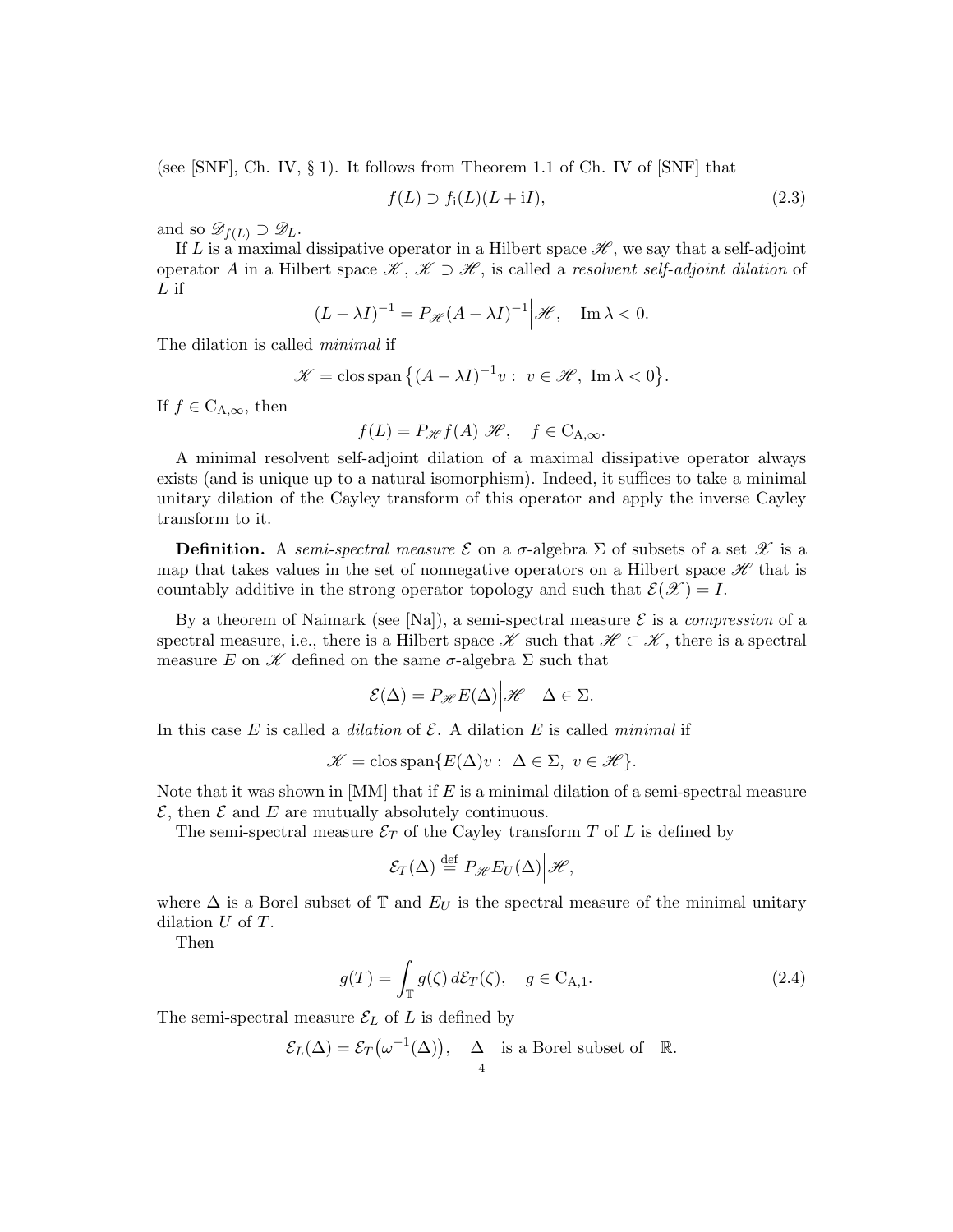It follows easily from (2.4) that

$$
f(L) = \int_{\mathbb{R}} f(x) d\mathcal{E}_L(x), \quad f \in C_{A,\infty}.
$$
 (2.5)

If A is the minimal self-adjoint resolvent dilation of L and  $E_A$  is the spectral measure of A, then

$$
\mathcal{E}_L(\Delta)=P_{\mathscr{H}}E_A(\Delta)\big|\mathscr{H},\quad \Delta\quad\text{is a Borel subset of}\quad\mathbb{R}.
$$

# 3. Commuting dissipative operators and functional calculus

Recall that for not necessarily bounded linear operators  $T$  and  $R$  in a Hilbert space  $\mathscr H$  with domains  $\mathscr D_T$  and  $\mathscr D_R$ , the operator TR is defined on its domain

$$
\mathscr{D}_{TR} \stackrel{\text{def}}{=} \{u \in \mathscr{D}_R : \text{ and } Ru \in \mathscr{D}_T\} \text{ and } TRu \stackrel{\text{def}}{=} T(Ru), \quad u \in \mathscr{D}_{TR}.
$$

We are going to use repeatedly the following trivial observation.

**Remark.** If  $\mathcal{M}$  is a dense linear subset of  $\mathcal{H}$  and T is a closed linear operator with dense range such that  $\mathscr{M} \subset \mathscr{D}_T$ , then  $T(\mathscr{M})$  is dense in  $\mathscr{H}$ . Indeed, let  $y \perp T(\mathscr{M})$ . Then for  $x \in \mathcal{M}$ , we have  $0 = (Tx, y) = (x, T^*y)$ , and so  $T^*y = 0$ , i. e.  $y \in (\text{Range } T)^{\perp}$ .

Let L and M be maximal dissipative operators in  $\mathscr H$ . We say that L and M *commute in the resolvent sense* if their resolvents  $(L + iI)^{-1}$  and  $(M + iI)^{-1}$  commute. Slightly abusing terminology, we say that  $L$  and  $M$  commute if they commute in the resolvent sense. It is easy to verify that  $(L + iI)^{-1}$  and  $(M + iI)^{-1}$  commute if and only if the Cayley transforms  $(L - iI)(L + iI)^{-1}$  and  $(M - iI)(M + iI)^{-1}$  of L and M commute.

Lemma 3.1. *Let* L *and* M *be commuting maximal dissipative operators. Put*

$$
\mathcal{L} \stackrel{\text{def}}{=} \text{Range}(L+{\rm i}I)^{-1}(M+{\rm i}I)^{-1} = \text{Range}(M+{\rm i}I)^{-1}(L+{\rm i}I)^{-1}.
$$

*Then*  $\mathscr L$  *is a dense subset of*  $\mathscr H$  *and*  $\mathscr L \subset \mathscr D_L \cap \mathscr D_M$ .

**Proof.** It follows trivially from the definition of L that  $\mathscr{L} \subset \mathscr{D}_{L+i} = \mathscr{D}_L$  and  $\mathscr{L} \subset \mathscr{D}_{M+1} = \mathscr{D}_M$ . To show that  $\mathscr{L}$  is dense in  $\mathscr{H}$  it suffices to observe that

$$
\mathcal{L} = (L + iI)^{-1}(\text{Range}(M + iI)^{-1}) = (L + iI)^{-1}\mathcal{D}_M,
$$

 $\mathscr{D}_M$  is dense in  $\mathscr{H}$  and Range $(L + iI)^{-1}$  is dense in  $\mathscr{H}$ . ■

Note that it follows from the definition of  $\mathscr L$  that

$$
(L+{\rm i} I){\mathscr L}\subset{\mathscr D}_M={\mathscr D}_{M+{\rm i} I}\quad\text{and}\quad (M+{\rm i} I){\mathscr L}\subset{\mathscr D}_L={\mathscr D}_{L+{\rm i} I}.
$$

Lemma 3.1 implies that

.

$$
\mathscr{D}_{(L+iI)(M+iI)} = \mathscr{D}_{(M+iI)(L+iI)} = \mathscr{L} \quad \text{and} \quad (L+iI)(M+iI) = (M+iI)(L+iI). \tag{3.1}
$$

It is easy to see that  $\mathscr{D}_{LM} \neq \mathscr{D}_{ML}$  in general. Indeed, suppose that L is an unbounded maximal dissipative operator with bounded  $L^{-1}$ . Put  $M = -L^{-1}$ . Then  $\mathscr{D}_L \neq \mathscr{H}$  and  $\mathscr{D}_M = \mathscr{H}.$  Hence,  $\mathscr{D}_{LM} = \mathscr{D}_M = \mathscr{H}$  but  $\mathscr{D}_{ML} = \mathscr{D}_L \neq \mathscr{H}.$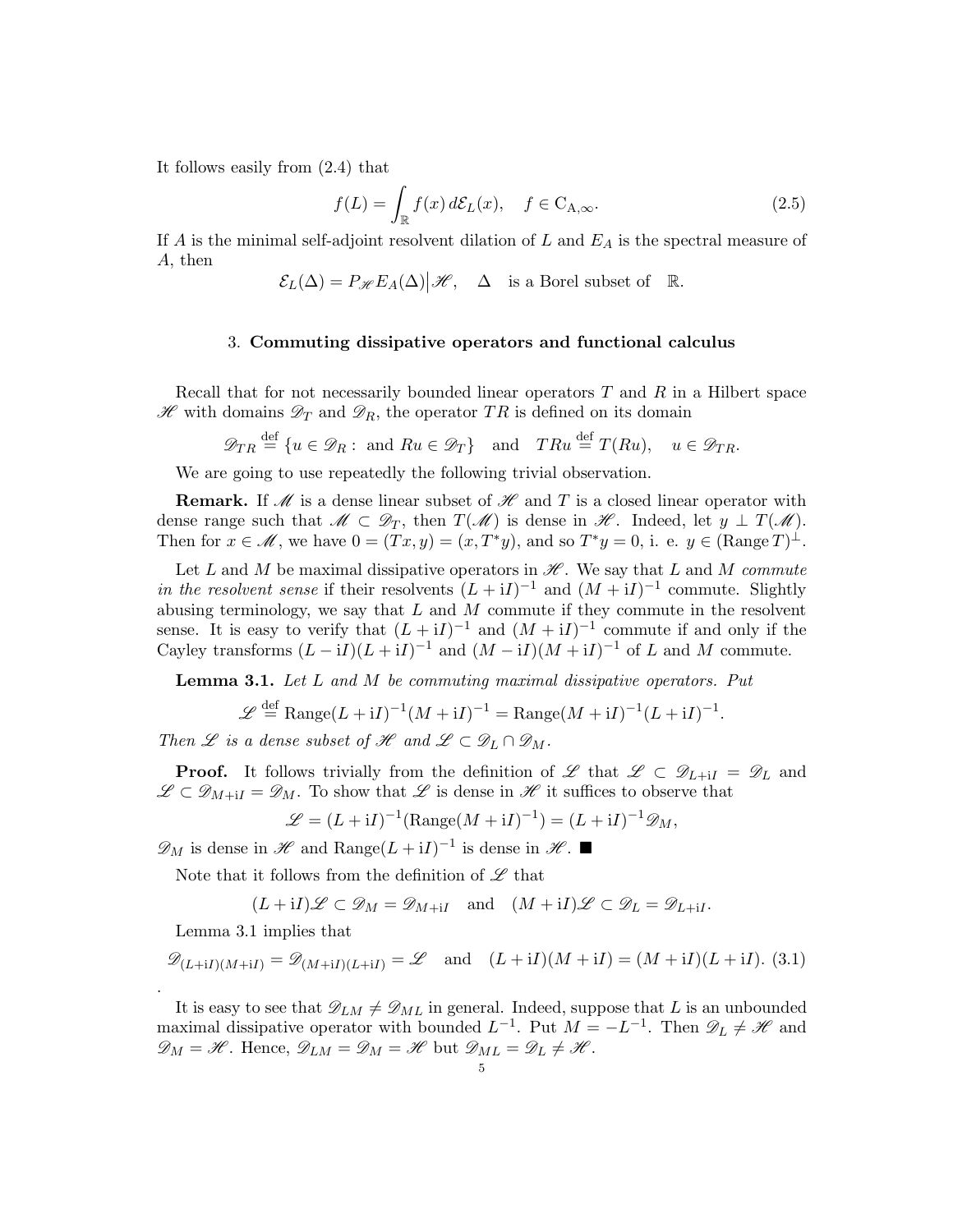**Lemma 3.2.** Let L and M be commuting maximal dissipative operators and let  $u \in$  $\mathscr{D}_L \cap \mathscr{D}_M$ . The following are equivalent:

(a)  $u \in \mathscr{D}_{LM}$ ; (b)  $u \in \mathscr{D}_{ML}$ ; (c)  $u \in \mathscr{L}$ . *Moreover,*  $L(Mu) = M(Lu)$  *if one of statements* (a), (b) *or* (c) *holds.* 

**Proof.** The result follows from (3.1). Indeed, let  $u \in \mathscr{D}_L \cap \mathscr{D}_M$ , then  $u \in \mathscr{D}_{(L+1)(M+1)}$ if and only if  $u \in \mathscr{D}_{LM}$  and  $u \in \mathscr{D}_{(M+iI)(L+iI)}$  if and only if  $u \in \mathscr{D}_{ML}$ . Moreover,  $u \in \mathscr{L}$ if and only  $u \in \mathscr{D}_{(L+1)(M+1)}$ . It remains to observe that  $u \in \mathscr{D}_{(L+1)(M+1)}$  if and only if  $u \in \mathscr{D}_{LM}$ . Finally, the equality  $LMu = MLu$  trivially follows from the equality  $(L + iI)(M + iI)u = (M + iI)(L + iI)u$ .

**Lemma 3.3.** Let L and M be maximal dissipative operators. Suppose that M is a *dense linear subset of* H and  $M \subset \mathscr{D}_{LM} \cap \mathscr{D}_{ML}$ . If  $L(Mu) = M(Lu)$  for all  $u \in \mathscr{M}$ , *then* L *and* M *commute.*

**Proof.** Let us first show that  $(L + iI)(M + iI)\mathcal{M}$  is dense in  $\mathcal{H}$ . Clearly,

$$
(M + iI)^{-1}(L + iI)^{-1}u = (L + iI)^{-1}(M + iI)^{-1}u
$$
\n(3.2)

for all  $u \in (L + iI)(M + iI)\mathscr{M} = (M + iI)(L + iI)\mathscr{M}$ . Hence, (3.2) holds for all  $u \in \mathscr{H}$ . ш

Theorem 3.4. *Let* L *and* M *be maximal dissipative operators. Then the following are equivalent:*

- (a) L *and* M *commute (in the resolvent sense);*
- (b)  $\mathscr{D}_{LM} \cap \mathscr{D}_{ML}$  *is dense in*  $\mathscr{H}$  *and*  $L(Mu) = M(Lu)$  *for all*  $u \in \mathscr{D}_{LM} \cap \mathscr{D}_{ML}$ *;*
- (c)  $(L + iI)(M + iI) = (M + iI)(L + iI);$
- (d) *the Cayley transforms of* L *and* M *commute.*

**Proof.** The implication (a)  $\Rightarrow$  (b) follows from Lemma 3.2. The implication (b)  $\Rightarrow$  (a) follows from Lemma 3.3. Next, (c) follows from (a) by (3.1). Finally, let us establish that  $(c) \Rightarrow (a)$ . Suppose that

$$
(L + iI)(M + iL) = (M + iL)(L + iI).
$$

Then

$$
(L + iI)(M + iL)(L + iI)^{-1}(M + iI)^{-1} = I,
$$

whence

$$
(L + iI)^{-1}(M + iI)^{-1} = (M + iI)^{-1}(L + iI)^{-1}.
$$

The equivalence of (a) and (d) was mentioned above.  $\blacksquare$ 

Consider now the Cayley transforms  $T = (L-iI)(L+iI)^{-1}$  and  $R = (M-iI)(M+iI)^{-1}$ of L and M. It is well known that  $\text{Ker}(I-T) = \text{Ker}(I-T^*) = \text{Ker}(I-R) = \text{Ker}(I-R^*) =$ {0}.

By Ando's theorem  $[An]$ , T and R have commuting unitary dilations. In other words, there exist a Hilbert space  $\mathscr K$  that contains  $\mathscr H$  and commuting unitary operators U and V on  $\mathcal X$  such that

$$
P_{\mathscr{H}}U^jV^k|\mathscr{H}=T^jR^k, \quad j, k \ge 0,
$$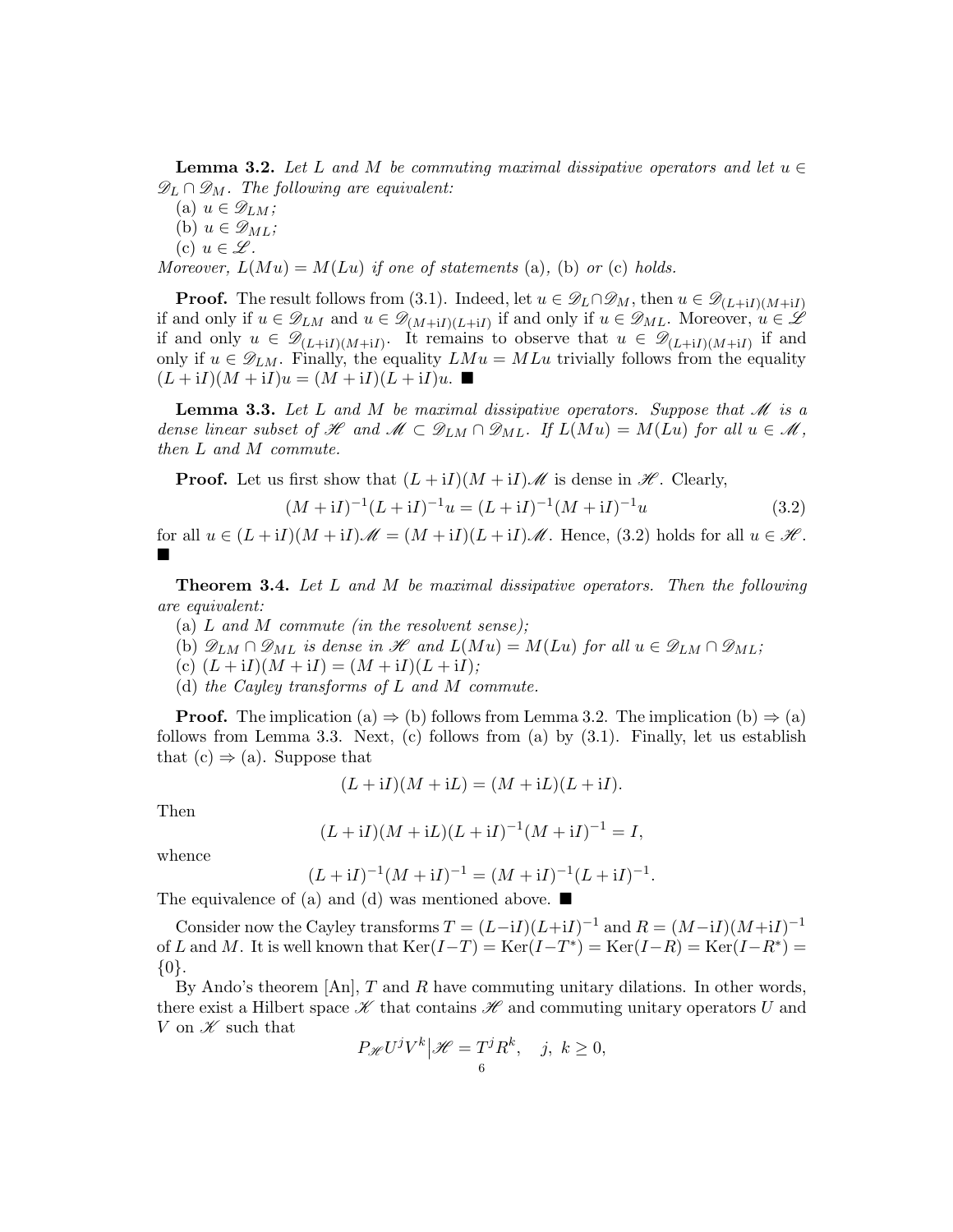where  $P_{\mathscr{H}}$  is the orthogonal projections onto  $\mathscr{H}$ .

Let us show that without loss of generality we may assume that  $1 \notin \sigma_{p}(U)$  and  $1 \notin \sigma_{\mathbf{p}}(V)$ . Indeed, let  $\mathcal{N} \stackrel{\text{def}}{=} \text{Ker}(U - I)$ . Then  $\mathcal{N}$  is a reducing subspace of U. Let us show that N also reduces V. Indeed, suppose that  $x \in \mathcal{N}$ . Then

$$
UVx = VUx = Vx
$$
 and  $UV^{-1}x = V^{-1}Ux = V^{-1}x$ 

and so both  $Vx$  and  $V^{-1}x$  belong to  $\mathscr N$ .

It is well known that the minimal unitary dilation of  $T$  has no point spectrum at 1, and so  $\mathcal{N} \perp \mathcal{H}$ . We can replace now  $\mathcal{K}$  with  $\mathcal{K} \ominus \mathcal{N}$  and the unitary operators U and V with their restrictions to  $\mathscr{K} \ominus \mathscr{N}$ . Thus, we may assume that 1 is not an eigenvalue of U. Similarly, we can consider Ker( $V - I$ ) and consider the restrictions of the unitary dilations to its orthogonal complement.

We proceed now to the construction of a functional calculus

$$
f \mapsto f(L, M).
$$

First, we construct a functional calculus for the Cayley transforms T and R.

We define the subclass  $C_{A,1}(\mathbb{T}^2)$  of the Hardy class  $H^{\infty}(\mathbb{T}^2)$  of functions on the bidisk  $\mathbb{T}^2$  by

$$
C_{A,1}(\mathbb{T}^2) \stackrel{\text{def}}{=} \{ g \in H^\infty(\mathbb{T}^2) : g \text{ is continuous on } \mathbb{T}^2 \setminus \{1,1\} \}.
$$

For a function g in  $C_{A,1}(\mathbb{T}^2)$ , we put

$$
g(T,R) \stackrel{\text{def}}{=} P_{\mathscr{H}}g(U,V) \Big| \mathscr{H}.
$$

Note that  $q(T, R)$  does not depend on the choice of commuting unitary dilations. Indeed, it is easy to see that

$$
g(T, R)x = \lim_{r \to 1} g_r(T, R)x, \quad x \in \mathcal{H},
$$

where  $g_r(\zeta,\tau) \stackrel{\text{def}}{=} g(r\zeta,r\tau)$ , and

$$
g_r(T,R) = \sum_{j,k \ge 0} r^{j+k} \widehat{g}(j,k) T^j R^k
$$

which does not depend on  $U$  or  $V$ .

Consider now the class

$$
C_{A,\infty}(\mathbb{C}^2_+) \stackrel{\text{def}}{=} \{ f \in H^{\infty}(\mathbb{C}^2_+) : f \text{ is continuous on } \mathbb{R}^2 \},
$$

where  $H^{\infty}(\mathbb{C}^2_+)$  is the Hardy class of bounded analytic functions on  $\mathbb{C}^2_+$ . We can define now the functional calculus  $f \mapsto f(L, M)$  on the class  $C_{A,\infty}(\mathbb{C}^2_+)$  by

$$
f(L,M) \stackrel{\text{def}}{=} (f \circ \omega)(T,R),
$$

where

$$
\boldsymbol{\omega}(\zeta_1, \zeta_2) \stackrel{\text{def}}{=} (i(1+\zeta_1)(1-\zeta_1)^{-1}, i(1+\zeta_2)(1-\zeta_2)^{-1}), \quad \zeta_1, \zeta_2 \in \mathbb{D}.
$$

Consider now the joint spectral measure  $E_{U,V}$  of the commuting pair  $(U, V)$ . We can define now the semi-spectral measure  $\mathcal E$  by

$$
\mathcal{E}(\Delta) \stackrel{\text{def}}{=} P_{\mathscr{H}} E_{U,V}(\Delta) | \mathscr{H},
$$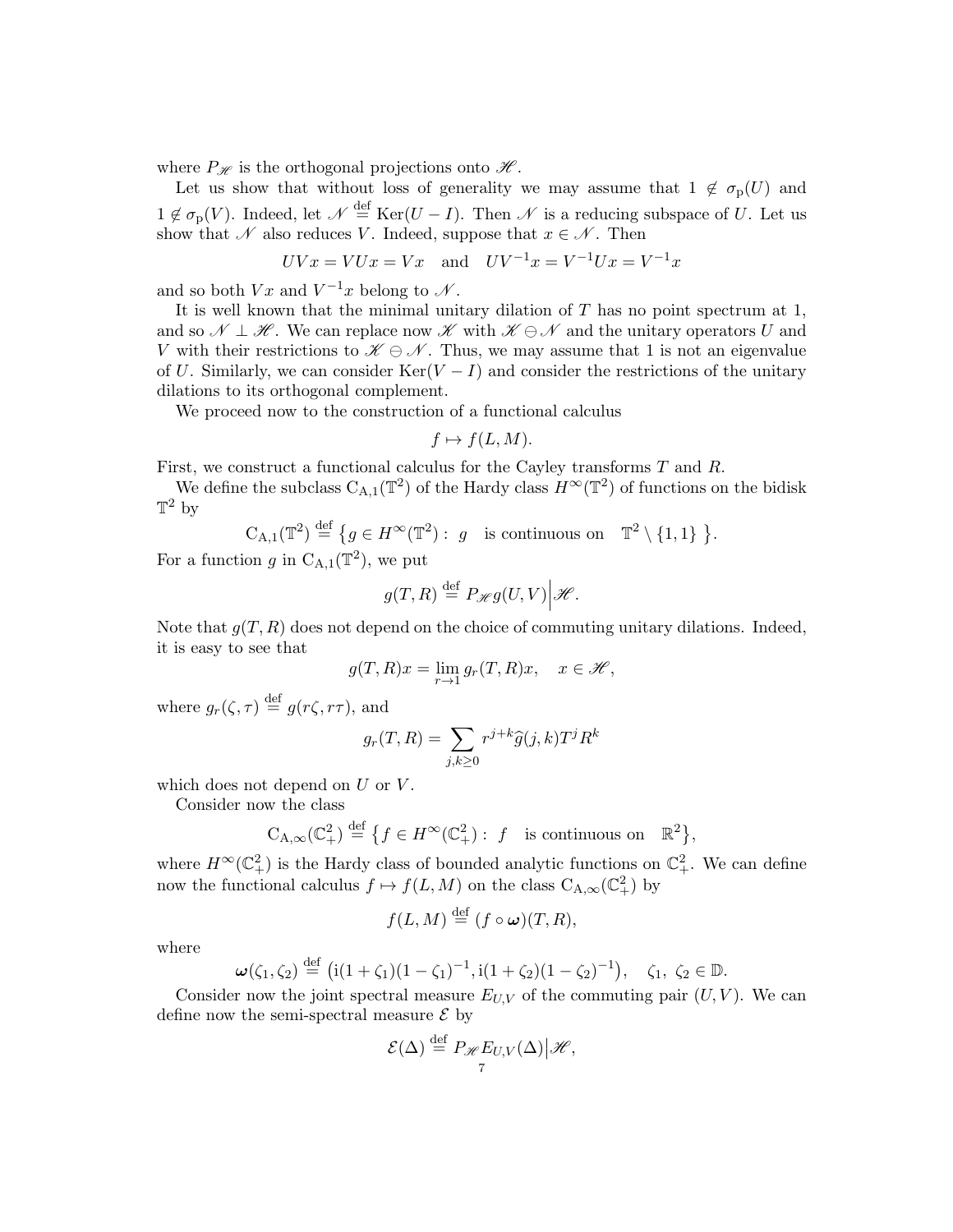where  $\Delta$  is a Borel subset of  $\mathbb{T}^2$ . We say that  $\mathcal E$  is *a semi-spectral measure of the pair* (T, R) *of commuting contractions*. We do not know know whether it can depend on the choice of the commuting unitary dilation  $(U, V)$ . However, we can select one of such semi-spectral measures and denote it by  $\mathcal{E}_{T,R}$ . It is easy to see that

$$
g(T, R) = \int_{\mathbb{T}^2} g(\zeta_1, \zeta_2) d\mathcal{E}_{T,R}(\zeta_1, \zeta_2), \quad g \in C_{A,1}(\mathbb{T}^2).
$$

This allows us to define the semi-spectral measure  $\mathcal{E}_{L,M}$  of the pair  $(L, M)$  by

$$
\mathcal{E}_{L,M}(\Lambda)=\mathcal{E}_{U,V}(\boldsymbol{\omega}^{-1}(\Lambda)),
$$

where  $\Lambda$  is a Borel subset of  $\mathbb{R}^2$ . It is easy to verify that

$$
f(L,M)=\int_{\mathbb{R}^2}f(\zeta)\,d\mathcal{E}_{L,M}(\zeta)
$$

for an arbitrary function f in  $C_{A,\infty}(\mathbb{C}^2_+)$ . We are going to say that  $\mathcal{E}_{L,M}$  is a semi-spectral *measure of the commuting pair* (L, M).

We can extend now this functional calculus to the class  $(z_1+i)(z_2+i)C_{A,\infty}(\mathbb{C}^2_+)$ , which contains the class  $\text{Lip}_A(\mathbb{C}^2_+)$  of Lipschitz functions on  $(\text{clos }\mathbb{C}_+)^2$  that are analytic in  $\mathbb{C}^2_+$ .

If  $f$  belongs to this class, we put

$$
f_1(\zeta_1, \zeta_2) \stackrel{\text{def}}{=} \frac{f(\zeta_1, \zeta_2)}{(\zeta_1 + i)(\zeta_2 + i)}, \quad \zeta_1, \ \zeta_2 \in \mathbb{C}_+.
$$

Clearly,  $f_i \in C_{A,\infty}(\mathbb{C}^2_+)$ . We define the (not necessarily bounded operator)  $f(L, M)$  by

$$
f(L, M) = (L + iI)(M + iI)fi(L, M).
$$
\n(3.3)

As in the case of functions of one dissipative operator, we have

$$
f(L,M) \supset f_i(L,M)(L+iI)(M+iI)
$$

 $(cf. (2.3)).$ 

To see this, we can use the same argument as in the case of functions of a single maximal dissipative operator (see Ch. IV of [SNF]). We present a proof for the sake of reader's convenience.

Equality (3.3) implies

$$
f(L,M)((L+{\rm i}I)(M+{\rm i}I))^{-1} = (L+{\rm i}I)(M+{\rm i}I)f_{\rm i}(L,M)((L+{\rm i}I)(M+{\rm i}I))^{-1}
$$
  
=  $(L+{\rm i}I)(M+{\rm i}I)((L+{\rm i}I)(M+{\rm i}I))^{-1}f_{\rm i}(L,M) = f_{\rm i}(L,M).$ 

Hence,

$$
f(L,M)((L+{\rm i} I)(M+{\rm i} I))^{-1}(L+{\rm i} I)(M+{\rm i} I)=f_{\rm i}(L,M)(L+{\rm i} I)(M+{\rm i} I)
$$

Taking into account that  $((L + iI)(M + iI))^{-1}(L + iI)(M + iI) \subset I$ , we see that

$$
f(L,M) \supset f_i(L,M)(L+iI)(M+iI).
$$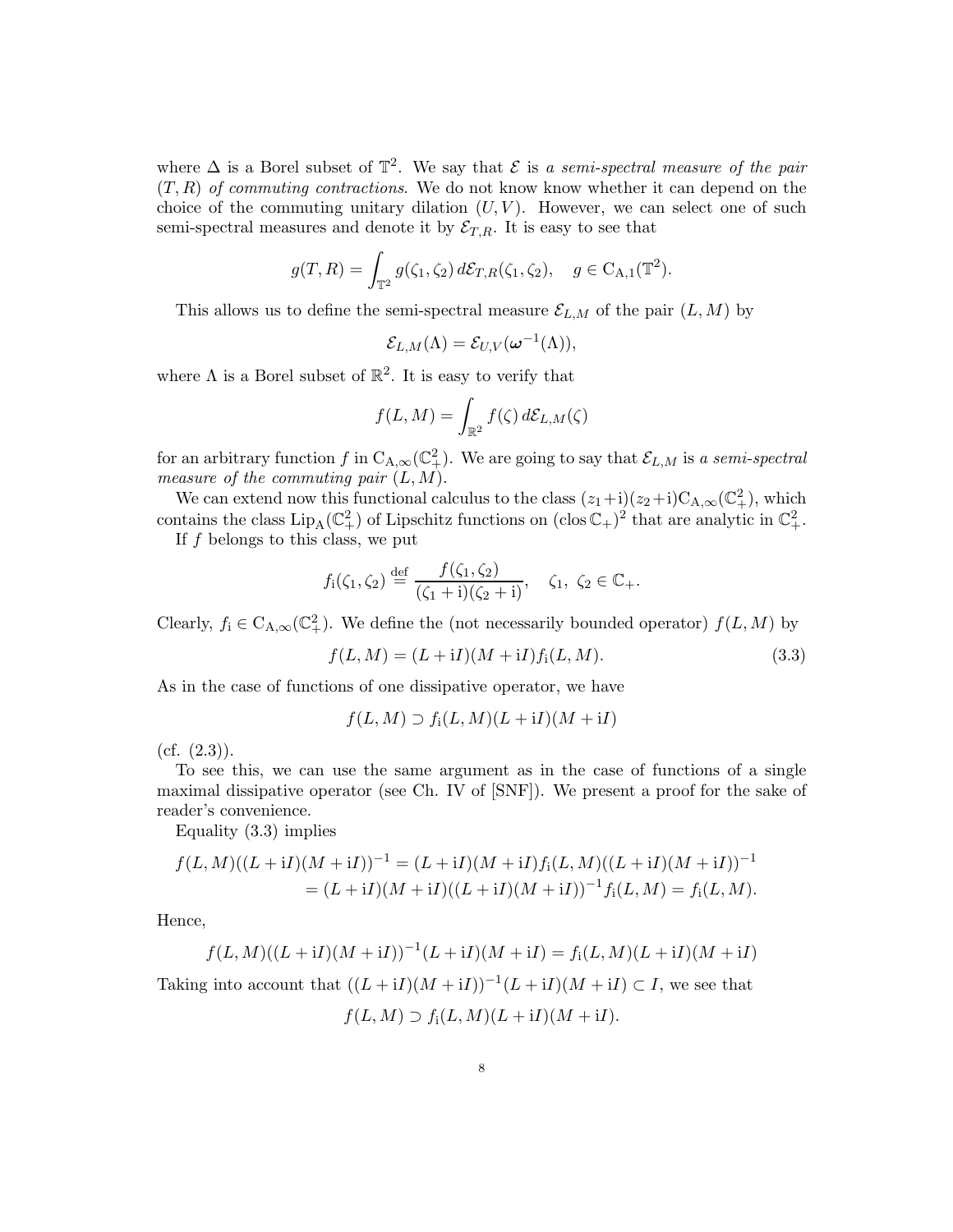### 4. Besov spaces

In this paper we deal with the homogeneous Besov class  $B^1_{\infty,1}(\mathbb{R}^2)$ . Moreover, we need only the analytic Besov class  $(B_{\infty,1}^1)_+({\mathbb{R}}^2)$ . We refer the reader to the book [Pee] and the papers [ANP] and [AP4] for more information on Besov classes  $B_{p,q}^s(\mathbb{R}^d)$ . Here we give the definition only in the case when  $p = \infty$ ,  $q = s = 1$ . Let w be an infinitely differentiable function on R such that

$$
w \ge 0
$$
,  $\text{supp } w \subset \left[\frac{1}{2}, 2\right]$ , and  $w(t) = 1 - w\left(\frac{t}{2}\right)$  for  $t \in [1, 2]$ . (4.1)

Consider the functions  $W_n$ ,  $n \in \mathbb{Z}$ , on  $\mathbb{R}^d$  such that

$$
(\mathscr{F}W_n)(x) = w\left(\frac{\|x\|_2}{2^n}\right), \quad n \in \mathbb{Z}, \quad x = (x_1, \dots, x_d), \quad \|x\|_2 \stackrel{\text{def}}{=} \left(\sum_{j=1}^d x_j^2\right)^{1/2},
$$

where  $\mathscr F$  is the *Fourier transform* defined on  $L^1(\mathbb{R}^d)$  by

$$
(\mathscr{F}f)(t) = \int_{\mathbb{R}^d} f(x) e^{-i(x,t)} dx, \quad x = (x_1, \dots, x_d), \quad t = (t_1, \dots, t_d), \quad (x, t) \stackrel{\text{def}}{=} \sum_{j=1}^d x_j t_j.
$$

Clearly,

$$
\sum_{n\in\mathbb{Z}}(\mathscr{F}W_n)(t)=1,\quad t\in\mathbb{R}^d\setminus\{0\}.
$$

With each tempered distribution  $f \in \mathscr{S}'(\mathbb{R}^d)$ , we associate the sequence  $\{f_n\}_{n \in \mathbb{Z}}$ ,

$$
f_n \stackrel{\text{def}}{=} f * W_n. \tag{4.2}
$$

The formal series  $\sum_{n\in\mathbb{Z}}f_n$  is a Littlewood–Paley type expansion of f. This series does not necessarily converge to  $f$ .

Initially we define the (homogeneous) Besov class  $\dot{B}^1_{\infty,1}(\mathbb{R}^d)$  as the space of  $f \in \mathscr{S}'(\mathbb{R}^n)$ such that

$$
||f||_{B^{1}_{\infty,1}} \stackrel{\text{def}}{=} \sum_{n \in \mathbb{Z}} 2^n ||f_n||_{L^{\infty}} < \infty.
$$
 (4.3)

According to this definition, the space  $\dot{B}^1_{\infty,1}(\mathbb{R}^n)$  contains all polynomials and all polynomials f satisfy the equality  $||f||_{B^1_{\infty,1}} = 0$ . Moreover, the distribution f is determined by the sequence  $\{f_n\}_{n\in\mathbb{Z}}$  uniquely up to a polynomial. It is easy to see that the series  $\sum_{n\geq 0} f_n$  converges in  $\mathscr{S}'(\mathbb{R}^d)$ . However, the series  $\sum_{n<0} f_n$  can diverge in general. Obviously, the series

$$
\sum_{n<0} \frac{\partial f_n}{\partial x_j}, \quad 1 \le j \le d,
$$
\n<sup>(4.4)</sup>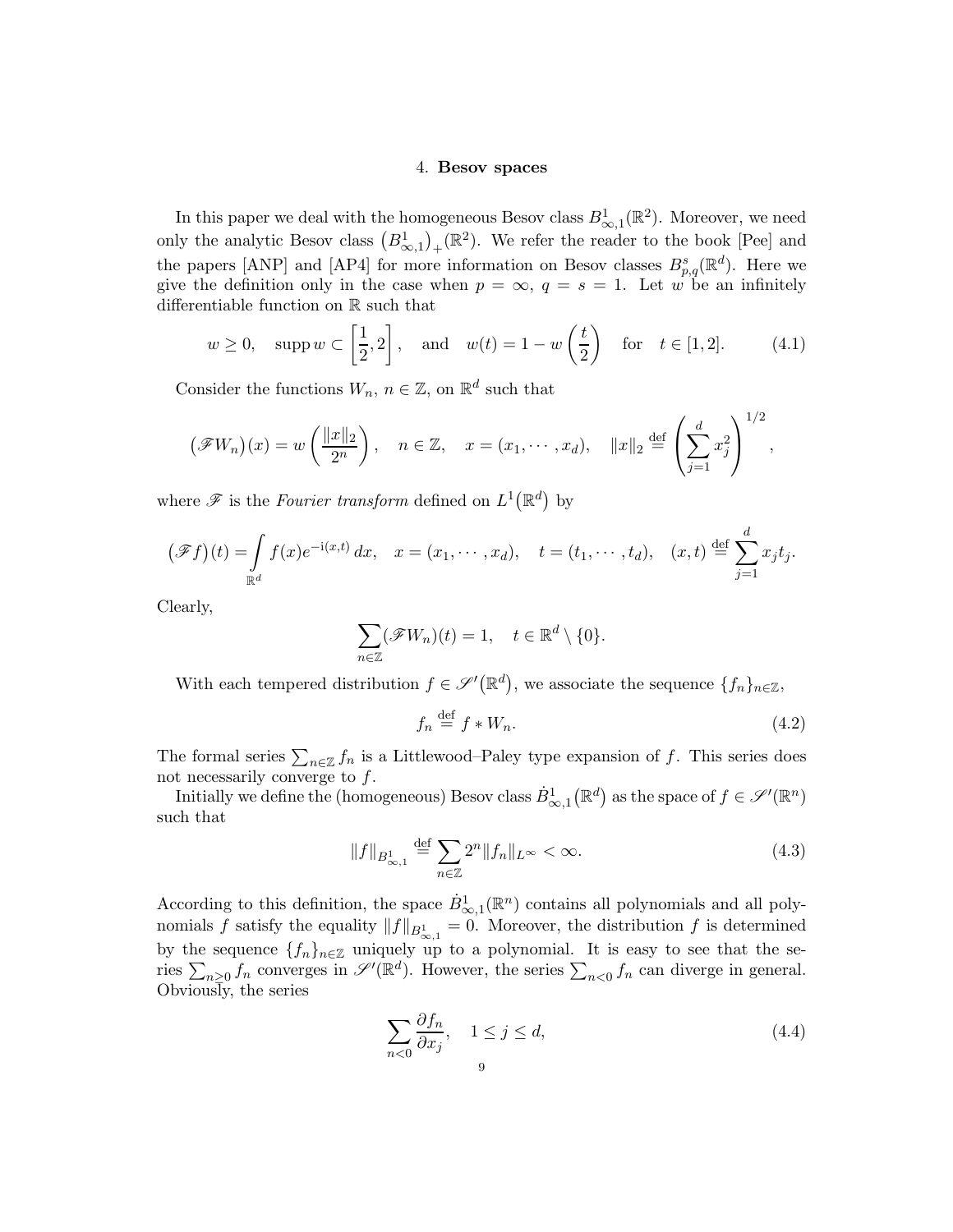converges uniformly on R d . Now we say that f belongs to the *homogeneous Besov class*  $B^1_{\infty,1}(\mathbb{R}^d)$  if (4.3) holds and

$$
\frac{\partial f}{\partial x_j} = \sum_{n \in \mathbb{Z}} \frac{\partial f_n}{\partial x_j}, \quad 1 \le j \le d.
$$

A function f is determined uniquely by the sequence  $\{f_n\}_{n\in\mathbb{Z}}$  up to a a constant, and a polynomial g belongs to  $B^1_{\infty,1}(\mathbb{R}^d)$  if and only if it is a constant.

Put

$$
(B_{\infty,1}^1)_+({\mathbb R}^d)\stackrel{\text{def}}{=} \{f\in B_{\infty,1}^1({\mathbb R}^d):\text{supp }\mathscr{F}f\subset [0,+\infty)^d\}.
$$

Functions of class  $B^1_{\infty,1}(\mathbb{R}^d)$  can be considered as functions analytic in  $\mathbb{C}^d_+$  and continuous on clos  $\mathbb{C}^d_+$ .

## 5. Double operator integrals

Double operator integrals with respect to spectral measures are expressions of the form

$$
\iint_{\mathcal{X}_1 \times \mathcal{X}_2} \Phi(x_1, x_2) dE_1(x) Q dE_2(y). \tag{5.1}
$$

Here  $E_1$  and  $E_2$  are spectral measures on a Hilbert space,  $\Phi$  is a bounded measurable function and Q is a bounded linear operator on  $\mathcal{H}$ .

Double operator integrals appeared first in [DK]. Later Birman and Solomyak elaborated a beautiful theory of double operator integrals in [BS1]–[BS3]. The starting point of the Birman–Solomyak approach is the definition of the double operator integral in the case when Q belongs to the Hilbert–Schmidt class  $S_2$ , in which case the double operator integral in (5.1) must also be in  $S_2$  and  $||\iint \Phi dE_1 Q dE_2||_{S_2} \le \sup |\Phi| \cdot ||Q||_{S_2}$ .

However, if we want to define the double operator integral for an arbitrary bounded linear operator Q, we have to impose additional assumptions on  $\Phi$ . The natural class of functions Φ, for which the double operator integral determines a bounded linear operator for all bounded Q is the *Haagerup tensor product*  $L_{E_1}^{\infty} \otimes_h L_{E_2}^{\infty}$ , which consists of functions Φ of the form

$$
\Phi(x_1,x_2)=\sum_n\varphi_n(x_1)\psi_n(x_2),
$$

where  $\varphi_n$  and  $\psi_n$  are functions in  $L^{\infty}_{E_1}$  and  $L^{\infty}_{E_2}$  satisfying

$$
\left\| \sum_{n} |\varphi_n|^2 \right\|_{L^{\infty}_{E_1}} \left\| \sum_{n} |\psi_n|^2 \right\|_{L^{\infty}_{E_2}} < \infty
$$

(see [BS3], [Pe1] and [AP4]). In this case

$$
\iint \Phi \, dE_1 Q \, dE_2 = \sum_n \left( \int \varphi_n \, dE_1 \right) Q \left( \int \psi_n \, dE_2 \right)
$$

and the series converges in the weak operator topology.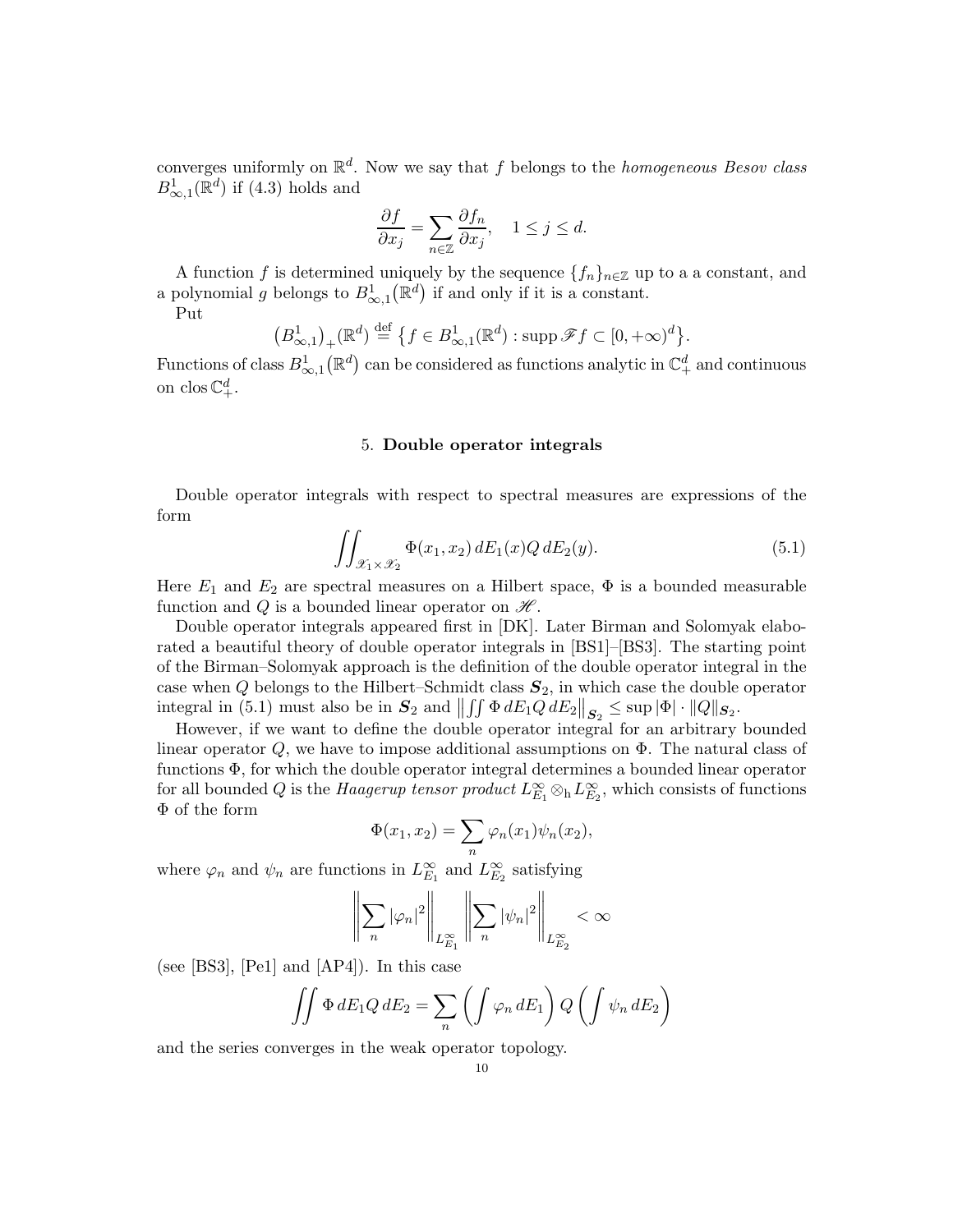In a similar way we can define Haagerup tensor products of subspaces of  $L^{\infty}$ .

Double operator integrals with respect to semi-spectral measures were first considered in [Pe2]. Let  $\mathcal{E}_1$  and  $\mathcal{E}_2$  be semi-spectral measures on a Hilbert space  $\mathcal{H}$ . Let  $E_1$  and  $E_2$  are spectral measures on Hilbert spaces  $\mathcal{K}_1$  and  $\mathcal{K}_2$ , which are minimal dilations of  $\mathcal{E}_1$  and  $\mathcal{E}_2$  (recall that  $\mathcal{K}_1 \supset \mathcal{H}$  and  $\mathcal{K}_2 \supset \mathcal{H}$ ). As we have mentioned in § 2,  $E_j$  and  $\mathcal{E}_j$ are mutually absolutely continuous,  $j = 1, 2$ .

Suppose that  $\Phi$  is a function in the Haagerup tensor product  $L_{E_1}^{\infty} \otimes_h L_{E_2}^{\infty} = L_{\mathcal{E}_1}^{\infty} \otimes_h L_{\mathcal{E}_2}^{\infty}$ and let Q be a bounded linear operator on  $\mathscr{H}$ . Then

$$
\iint \Phi(x_1,x_2) d\mathcal{E}_1(x_1) Q d\mathcal{E}_2(x_2) \stackrel{\text{def}}{=} P_{\mathscr{H}}^{\mathscr{K}_1} \iint \Phi(x_1,x_2) dE_1(x_1) Q_b dE_2(x_2) \big| \mathscr{H},
$$

where  $Q_{\flat}$  is the bounded linear from  $\mathscr{K}_2$  to  $\mathscr{K}_1$  defined by  $Q_{\flat}u = QP_{\mathscr{H}}^{\mathscr{K}_2}$ ,  $u \in \mathscr{K}_2$ , where  $P^{\mathcal{K}_j}_{\mathcal{H}}$  is the orthogonal projections from  $\mathcal{K}_j$  onto  $\mathcal{H}, j = 1, 2$ .

# 6. A new approach to operator Lipschitz estimates for functions of a single dissipative operator

The purpose of this section is to give an alternative proof of Theorem 6.1 below, which is the main result of  $[AP4]$ . Recall that a function f continuous on the upper half-plane clos  $\mathbb{C}_+$  is called an *operator Lipschitz function on* clos  $\mathbb{C}_+$  if there exists a constant C such that

$$
||f(N_1) - f(N_2)|| \le C||N_1 - N_2||\tag{6.1}
$$

for arbitrary normal operators  $N_1$  and  $N_2$  with spectra in clos  $\mathbb{C}_+$ . We denote by  $OL_A(\mathbb{C}_+)$  the space of operator Lipschitz functions on clos  $\mathbb{C}_+$  that are analytic in  $\mathbb{C}_+$ . For  $f \in OL_A(\mathbb{C}_+)$ , we denote by  $||f||_{OL_A(\mathbb{C}_+)}$  be the smallest constant C, for which (6.1) holds. Note that the class  $OL_A(\mathbb{C}_+)$  coincides with the class  $CL(\mathbb{C}_+)$  of commutator Lipschitz functions on clos  $\mathbb{C}_+$ , see [AP4]. Let us also mention that the class  $\mathrm{OL}_{A}(\mathbb{C}_+)$ can be identified with the class operator of Lipschitz functions on R whose derivative belongs to  $H^{\infty}(\mathbb{C}_{+}).$ 

Suppose that  $f \in OL_A(\mathbb{C}_+)$  and consider its restriction to the real line R. We are going to use the same notation f for the restriction. Then f is an *operator Lipschitz function on the real line*  $\mathbb{R}$ , *i.e.*,

$$
||f(A) - f(B)|| \le \text{const } ||A - B||
$$

whenever A and B are self-adjoint operators with bounded  $A - B$ . By a theorem of Johnson and Williams (see  $[AP4]$ ), such a function f must be differentiable everywhere on R. Thus, we can define the divided difference  $\mathfrak{D}f$ 

$$
(\mathfrak{D}f)(x,y) \stackrel{\text{def}}{=} \begin{cases} \frac{f(x)-f(y)}{x-y}, & x \neq y, \\ 0, & x = y. \end{cases}
$$

It is well known (see [AP4], Th. 3.9.6) that for operator Lipschitz functions f on  $\mathbb{R}$ , the divided difference  $\mathfrak{D}f$  is a Schur multiplier with respect to arbitrary Borel spectral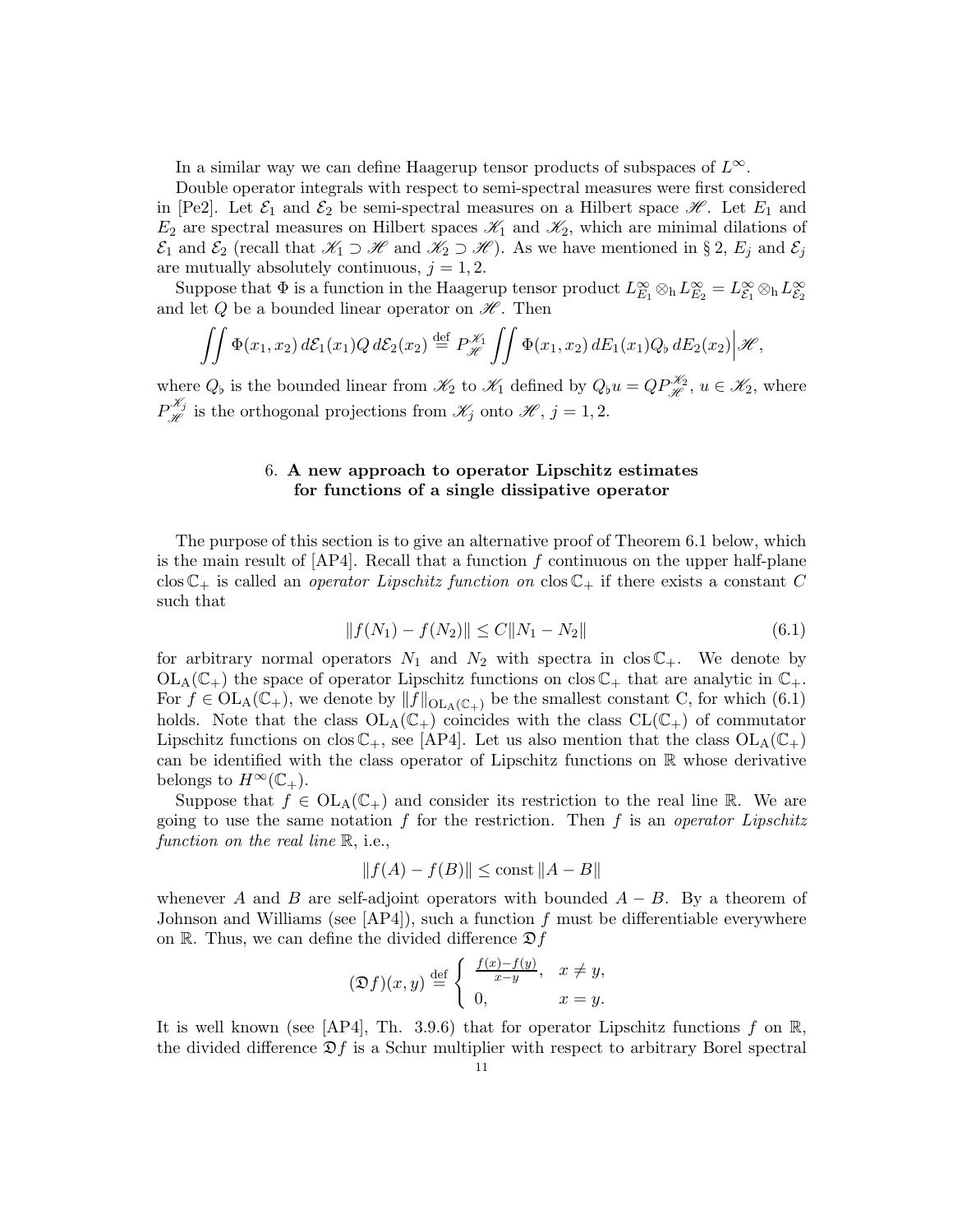measures  $E_1$  and  $E_2$ , and so

$$
\left\| \iint_{\mathbb{R} \times \mathbb{R}} (\mathfrak{D}f)(x, y) \, dE_1(x) Q \, dE_2(y) \right\| \le \text{const } ||Q||
$$

for an arbitrary bounded operator Q. Clearly, the same estimate holds if we replace spectral measures with semi-spectral measures.

**Theorem 6.1.** *Let*  $f \in OL<sub>A</sub>(\mathbb{C}_{+})$ *. Then for arbitrary maximal dissipative operators* L *and* M *with bounded* L − M*, the following formula holds:*

$$
f(L) - f(M) = \iint_{\mathbb{R} \times \mathbb{R}} (\mathfrak{D}f)(x, y) d\mathcal{E}_L(x) (L - M) d\mathcal{E}_M(y), \tag{6.2}
$$

*and so*

$$
||f(L) - f(M)|| \le \text{const} ||f||_{\text{OL}_A(\mathbb{C}_+)} ||L - M||.
$$

**Comment.** We assume that the operators  $L - M$  and  $f(L) - f(M)$  are extended by continuity to the whole space.

To prove the theorem, we need a lemma. Put  $\iota(z) \stackrel{\text{def}}{=} z(1 - iz)^{-1}$ ,  $L_1 \stackrel{\text{def}}{=} \iota(L)$  and  $M_1 \stackrel{\text{def}}{=} \iota(M).$ 

Lemma 6.2. *Let* L*,* M *and* f *satisfy the hypotheses of Theorem* 6.1*. Then*

$$
\iint_{\mathbb{R}\times\mathbb{R}} (\mathfrak{D}f)(x,y) d\mathcal{E}_L(x) (L_1 - M_1) d\mathcal{E}_M(y)
$$
  
=  $(I - iL)^{-1} \left( \iint_{\mathbb{R}\times\mathbb{R}} (\mathfrak{D}f)(x,y) d\mathcal{E}_L(x) (L - M) d\mathcal{E}_M(y) \right) (I - iM)^{-1}$ . (6.3)

Proof. We have

 $\overline{a}$ 

$$
L_1 - M_1 = L(I - iL)^{-1} - M(I - iM)^{-1} = (I - iL)^{-1}(L - M)(I - iM)^{-1}
$$

by a version of the Hilbert resolvent identity. Applying this identity, we obtain the desired equality.

**Proof of Theorem 6.1.** In view of  $(6.3)$ , it suffices to prove that

$$
\iint_{\mathbb{R}\times\mathbb{R}} (\mathfrak{D}f)(x,y) d\mathcal{E}_L(x) (L_1 - M_1) d\mathcal{E}_M(y) = (I - iL)^{-1} (f(L) - f(M))(I - iM)^{-1}.
$$
 (6.4)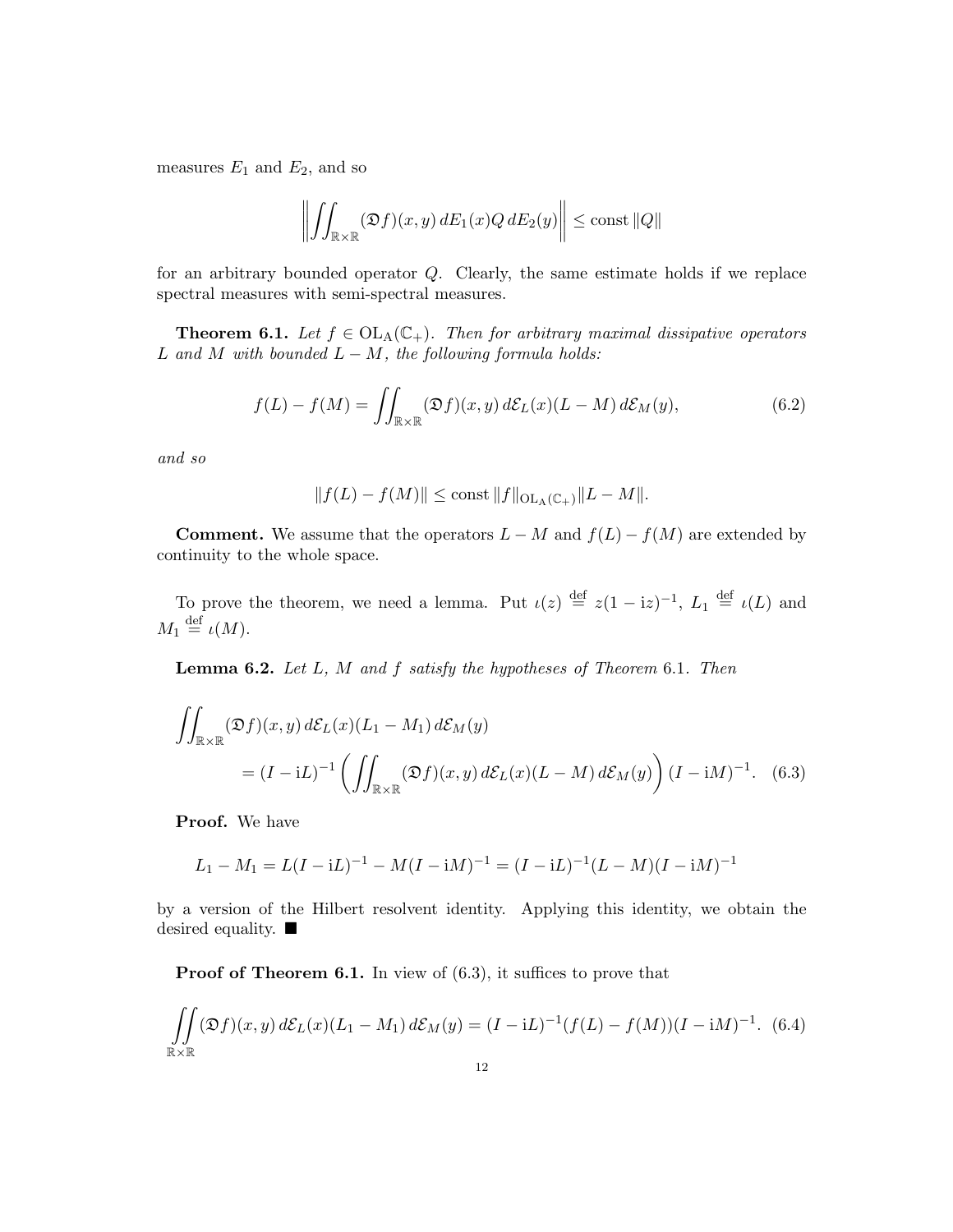Let us first assume that  $f$  is bounded. We have

$$
\iint_{\mathbb{R}\times\mathbb{R}} (\mathfrak{D}f)(x,y) d\mathcal{E}_L(x)(L_1 - M_1) d\mathcal{E}_M(y) = \iint_{\mathbb{R}\times\mathbb{R}} (\mathfrak{D}f)(x,y) d\mathcal{E}_L(x)L_1 d\mathcal{E}_M(y)
$$
\n
$$
-\iint_{\mathbb{R}\times\mathbb{R}} (\mathfrak{D}f)(x,y) d\mathcal{E}_L(x)M_1 d\mathcal{E}_M(y) = \iint_{\mathbb{R}\times\mathbb{R}} \iota(x)(\mathfrak{D}f)(x,y) d\mathcal{E}_L(x) d\mathcal{E}_M(y)
$$
\n
$$
-\iint_{\mathbb{R}\times\mathbb{R}} \iota(y)(\mathfrak{D}f)(x,y) d\mathcal{E}_L(x) d\mathcal{E}_M(y) = \iint_{\mathbb{R}\times\mathbb{R}} (f(x) - f(y))(\mathfrak{D}u)(x,y) d\mathcal{E}_L(x) d\mathcal{E}_M(y)
$$
\n
$$
= (I - iL)^{-1} \left( \iint_{\mathbb{R}\times\mathbb{R}} (f(x) - f(y)) d\mathcal{E}_L(x) d\mathcal{E}_M(y) \right) (I - iM)^{-1}
$$
\n
$$
= (I - iL)^{-1} (f(L) - f(M))(I - iM)^{-1}
$$

which proves  $(6.4)$ .

Let now f be an arbitrary function in  $\mathrm{OL}_{A}(\mathbb{C}_{+})$ . Put  $f_{\varepsilon}(z) \stackrel{\text{def}}{=} (1 - i \varepsilon z)^{-1} f(z)$ , where  $\varepsilon > 0$ . Clearly, the functions  $f_{\varepsilon}$  are bounded. Moreover,  $f_{\varepsilon}(z) \in \text{OL}_{A}(\mathbb{C}_{+})$ . This follows from Theorem 4.6 in [A]

We prove this for the reader's convenience. It suffices to consider the case when  $f(0) = 0$ . Then f can be represented in the form  $f(z) = zg(z)$ , where  $g \in H^{\infty} \cap C(\mathbb{R})$ . We have

$$
f_{\varepsilon}(N_1) - f_{\varepsilon}(N_2) = (I - i\varepsilon N_1)^{-1} (f(N_1) - f(N_2))
$$
  
+ 
$$
((I - i\varepsilon N_1)^{-1} - (I - i\varepsilon N_2)^{-1}) f(N_2)
$$
  
= 
$$
(I - i\varepsilon N_1)^{-1} (f(N_1) - f(N_2)) - (I - i\varepsilon N_1)^{-1} (N_1 - N_2) g(N_2)
$$
  
+ 
$$
(N_1(I - i\varepsilon N_1)^{-1} - N_2 (I - i\varepsilon N_2)^{-1}) g(N_2)
$$
  
= 
$$
(I - i\varepsilon N_1)^{-1} (f(N_1) - f(N_2)) - (I - i\varepsilon N_1)^{-1} (N_1 - N_2) g(N_2)
$$
  
+ 
$$
(I - i\varepsilon N_1)^{-1} (N_1 - N_2) (I - i\varepsilon N_2)^{-1} g(N_2).
$$

Now it is clear that  $f_{\varepsilon} \in \mathrm{OL}_{A}(\mathbb{C}_{+})$  and we have

$$
f_{\varepsilon}(L) - f_{\varepsilon}(M) = \iint_{\mathbb{R} \times \mathbb{R}} (\mathfrak{D} f_{\varepsilon})(x, y) d\mathcal{E}_L(x) (L - M) d\mathcal{E}_M(y)
$$

for every  $\varepsilon > 0$ .

We can still assume that  $f(0) = 0$ . Then  $|f(z)| \leq k|z|$  everywhere in  $\mathbb{C}_+$  for some  $k > 0$ . Hence,  $|f_{\varepsilon}(z)| \leq k \varepsilon^{-1}$  for all  $\varepsilon > 0$  and  $z \in \mathbb{C}_+$ .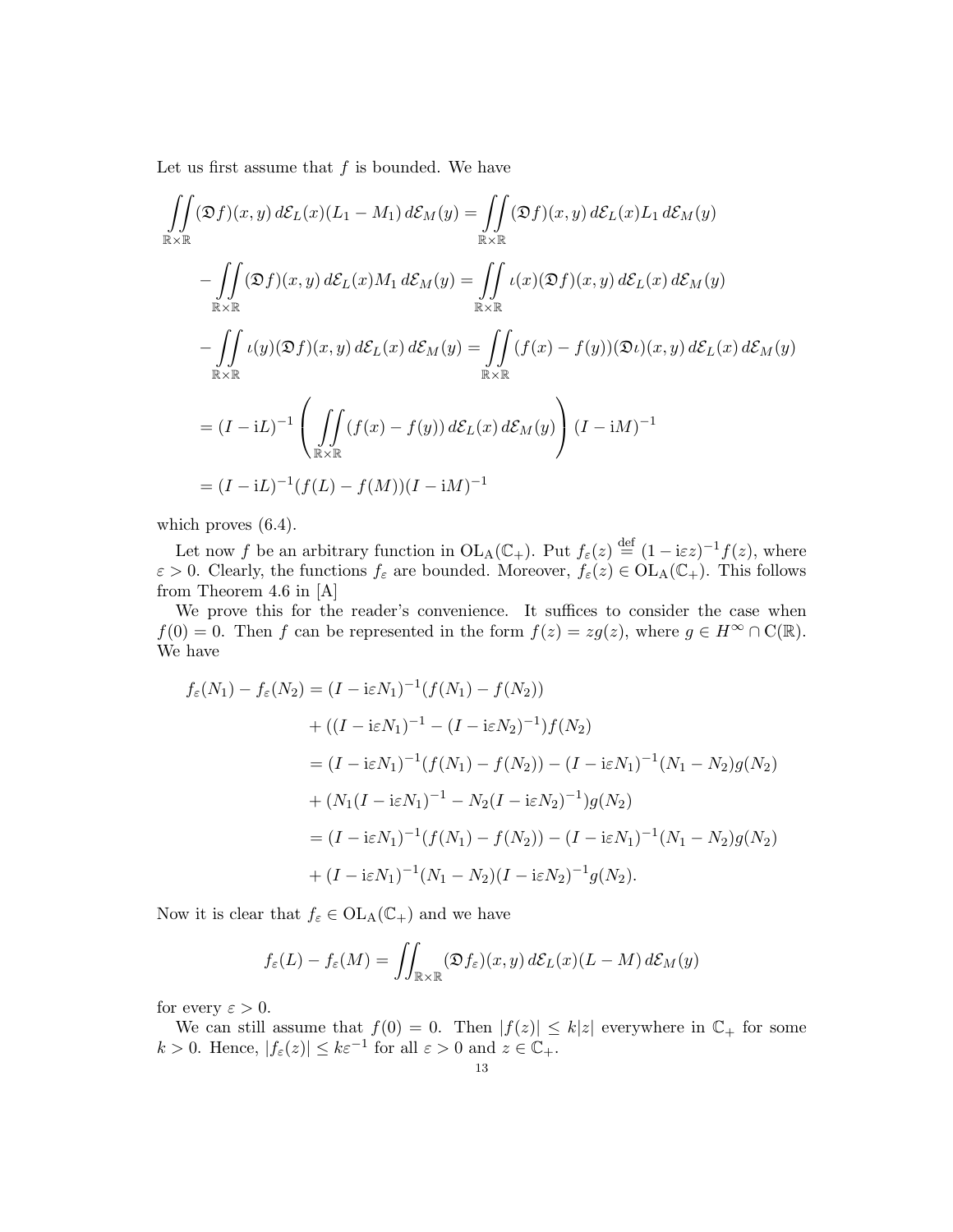Let us observe that  $\lim_{\varepsilon \to 0^+} f_{\varepsilon}(L)x = f(L)x$  for every x in  $\mathscr{D}_L$ . Indeed, keeping in mind that  $|(1 - i\varepsilon z)^{-1}| \leq 1$  and  $\lim_{\varepsilon \to 0^+} (1 - i\varepsilon z)^{-1} = 1$  whenever  $\text{Im } z \geq 0$ , we see that

$$
\lim_{\varepsilon \to 0^+} (I - i\varepsilon L)^{-1} = \lim_{\varepsilon \to 0^+} \int_{\mathbb{R}} (1 - i\varepsilon x)^{-1} d\mathcal{E}_L(x) = I
$$

in the strong operator topology. Hence,

$$
\lim_{\varepsilon \to 0^+} (I - i\varepsilon L)^{-1} f(L)(L + iI)^{-1} = f(L)(L + iI)^{-1}
$$

in the strong operator topology. It follows that  $\lim_{\varepsilon \to 0^+} f_{\varepsilon}(L)u = f(L)u$  for all  $u \in \mathscr{D}_L$ . Similarly,  $\lim_{\varepsilon \to 0^+} f_{\varepsilon}(M)u = f(M)u$  for all  $u \in \mathscr{D}_M = \mathscr{D}_L$ .

To prove that  $\lim_{\varepsilon \to 0^+} (f_{\varepsilon}(L) - f_{\varepsilon}(M)) = f(L) - f(M)$  in the strong operator topology it suffices to verify that  $||f_{\varepsilon}(L) - f_{\varepsilon}(M)|| \le c||L - M||$ , where c can depend only on f.

We have

$$
(\mathfrak{D}f_{\varepsilon})(x,y) = \frac{(1 - i\varepsilon x)^{-1} f(x) - (1 - i\varepsilon y)^{-1} f(y)}{x - y}
$$

$$
= \frac{f(x) - i\varepsilon y f(x) - f(y) + i\varepsilon x f(y)}{(1 - i\varepsilon x)(x - y)(1 - i\varepsilon y)}
$$

$$
= (\mathfrak{D}f)(x,y)(1 - i\varepsilon y)^{-1} + i\varepsilon f_{\varepsilon}(x)(1 - i\varepsilon y)^{-1}.
$$
(6.5)

Hence,

$$
\begin{split} \|\left(\mathfrak{D}f_{\varepsilon}\right)(x,y)\|_{C_{A,\infty}(\mathbb{R})\otimes_{\mathbf{h}}C_{A,\infty}(\mathbb{R})} &\leq \|\left(\mathfrak{D}f\right)(x,y)(1-\mathrm{i}\varepsilon y)^{-1}\|_{C_{A,\infty}(\mathbb{R})\otimes_{\mathbf{h}}C_{A,\infty}(\mathbb{R})} \\ &\quad + \|\mathrm{i}\varepsilon f_{\varepsilon}(x)(1-\mathrm{i}\varepsilon y)^{-1}\|_{C_{A,\infty}(\mathbb{R})\otimes_{\mathbf{h}}C_{A,\infty}(\mathbb{R})} \\ &\leq \|(\mathfrak{D}f)(x,y)\|_{C_{A,\infty}(\mathbb{R})\otimes_{\mathbf{h}}C_{A,\infty}(\mathbb{R})} + \varepsilon\|f_{\varepsilon}\|_{C_{A,\infty}(\mathbb{R})} \\ &\leq \|(\mathfrak{D}f)(x,y)\|_{C_{A,\infty}(\mathbb{R})\otimes_{\mathbf{h}}C_{A,\infty}(\mathbb{R})} + k, \\ \text{whence } \|f_{\varepsilon}(L) - f_{\varepsilon}(M)\| &\leq \left(\|(\mathfrak{D}f)(x,y)\|_{C_{A,\infty}(\mathbb{R})\otimes_{\mathbf{h}}C_{A,\infty}(\mathbb{R})} + k\right) \|L - M\|. \end{split}
$$

It remains to prove that

$$
\lim_{\varepsilon \to 0^+} \iint_{\mathbb{R} \times \mathbb{R}} (\mathfrak{D} f_{\varepsilon})(x, y) d\mathcal{E}_L(x) (L - M) d\mathcal{E}_M(y) = \iint_{\mathbb{R} \times \mathbb{R}} (\mathfrak{D} f)(x, y) d\mathcal{E}_L(x) (L - M) d\mathcal{E}_M(y)
$$

in the strong operator topology. Applying (6.5), we obtain

$$
f_{\varepsilon}(L) - f_{\varepsilon}(M) = \iint_{\mathbb{R} \times \mathbb{R}} (\mathfrak{D}f_{\varepsilon})(x, y) d\mathcal{E}_L(x) (L - M) d\mathcal{E}_M(y)
$$
  
= 
$$
\left( \iint_{\mathbb{R} \times \mathbb{R}} (\mathfrak{D}f)(x, y) d\mathcal{E}_L(x) (L - M) d\mathcal{E}_M(y) + i\varepsilon f_{\varepsilon}(L) (L - M) \right) (1 - i\varepsilon M)^{-1}.
$$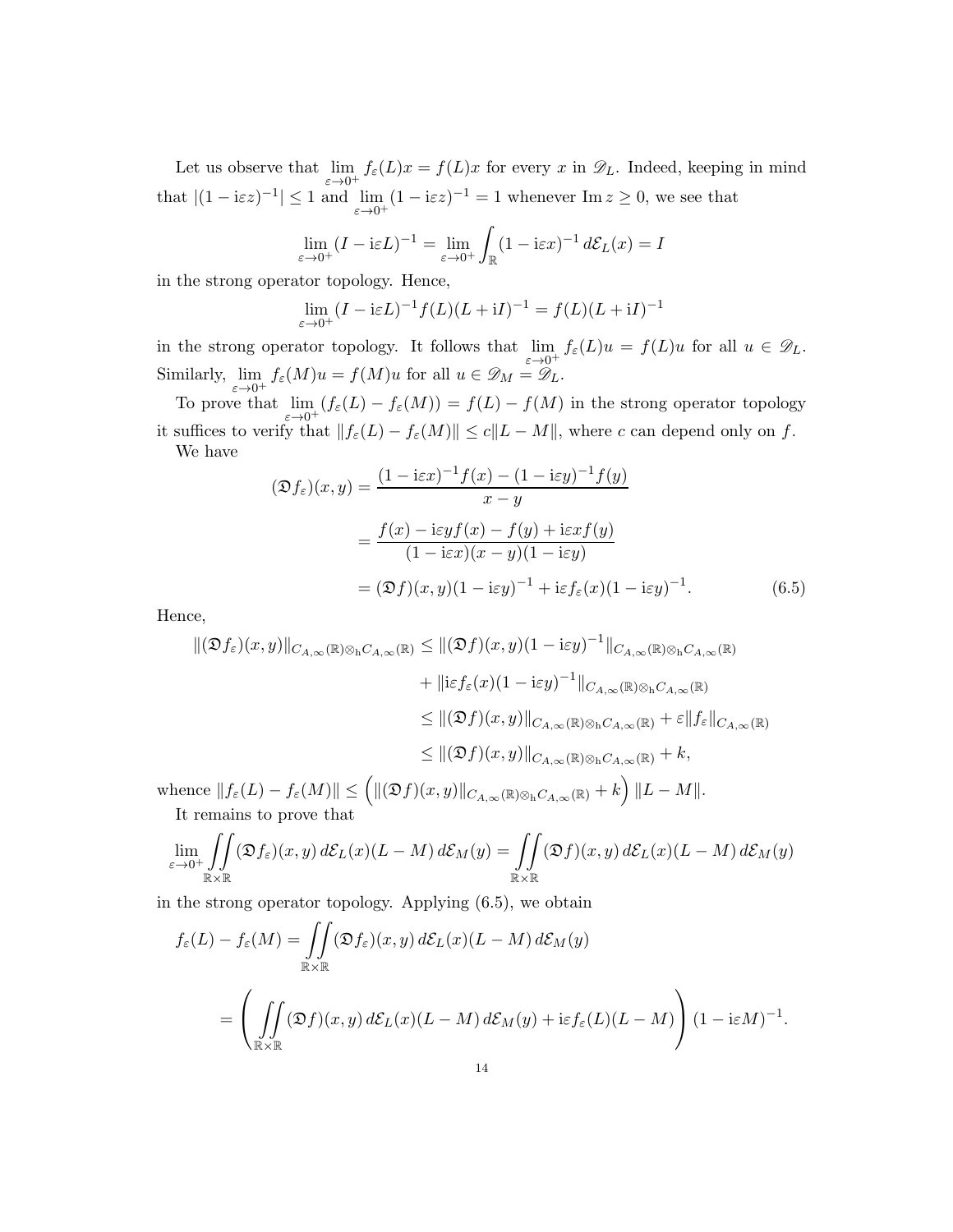Now to pass to the limit as  $\varepsilon \to 0^+$  it suffices to observe that  $\lim_{\varepsilon \to 0^+} (1 - i\varepsilon M)^{-1} = I$ and  $\lim_{\varepsilon \to 0^+} \varepsilon f_{\varepsilon}(L) = \mathbf{0}$  in the strong operator topology. The first equality has been proved above while the second equality can be proved in the same way.

## 7. Divided differences and Haagerup tensor products

The main result of the paper will be obtained in § 9. To obtain such an estimate, we are going to use an integral formula for the operator difference  $f(L_1, M_1) - f(L_2, M_2)$ , where  $(L_1, M_1)$  and  $(L_2, M_2)$  are pairs of commuting maximal dissipative operators and  $f \in (B_{\infty,1}^1)_+({\mathbb R}^2)$ . We are going to establish the following formula:

$$
f(L_1, M_1) - f(L_2, M_2) = \iint_{\mathbb{R}^2 \times \mathbb{R}^2} \frac{f(s_1, t_1) - f(s_1, t_2)}{t_1 - t_2} d\mathcal{E}_1(s_1, t_1) (M_1 - M_2) d\mathcal{E}_2(s_2, t_2)
$$

$$
+ \iint_{\mathbb{R}^2 \times \mathbb{R}^2} \frac{f(s_1, t_2) - f(s_2, t_2)}{s_1 - s_2} d\mathcal{E}_1(s_1, t_1) (L_1 - L_2) d\mathcal{E}_2(s_2, t_2), \tag{7.1}
$$

where  $\mathcal{E}_1$  is a semi-spectral measure of  $(L_1, M_1)$  and  $\mathcal{E}_2$  is a semi-spectral measure of  $(L_2, M_2).$ 

It is easy to see that it suffices to prove (7.1) for functions f in the class  $(\mathscr{E}_{\sigma}^{\infty})_{+}(\mathbb{R}^{2})$ defined below.

To establish this formula, we first have to show that the integrands in both double operator integrals on the right belong to the Haagerup integral product  $L_{\mathscr{E}_1}^{\infty} \otimes_h L_{\mathscr{E}_1}^{\infty}$ , and so the right-hand side of (7.1) makes sense. Then we have to prove that the right-hand side of (7.1) coincides with its left-hand side.

To this end we show that

$$
\iint_{\mathbb{R}^2 \times \mathbb{R}^2} \frac{f(s_1, t_1) - f(s_1, t_2)}{t_1 - t_2} d\mathcal{E}_1(s_1, t_1) (M_1 - M_2) d\mathcal{E}_2(s_2, t_2)
$$
  
=  $f(L_1, M_1) - \iint_{\mathbb{R} \times \mathbb{R}} f(s, t) d\mathcal{E}_{L_1}(s) d\mathcal{E}_{M_2}(t)$ 

and

$$
\iint_{\mathbb{R}^2 \times \mathbb{R}^2} \frac{f(s_1, t_2) - f(s_2, t_2)}{s_1 - s_2} d\mathcal{E}_1(s_1, t_1) (L_1 - L_2) d\mathcal{E}_2(s_2, t_2)
$$
  
= 
$$
\iint_{\mathbb{R} \times \mathbb{R}} f(s, t) d\mathcal{E}_{L_1}(s) d\mathcal{E}_{M_2}(t) - f(L_2, M_2).
$$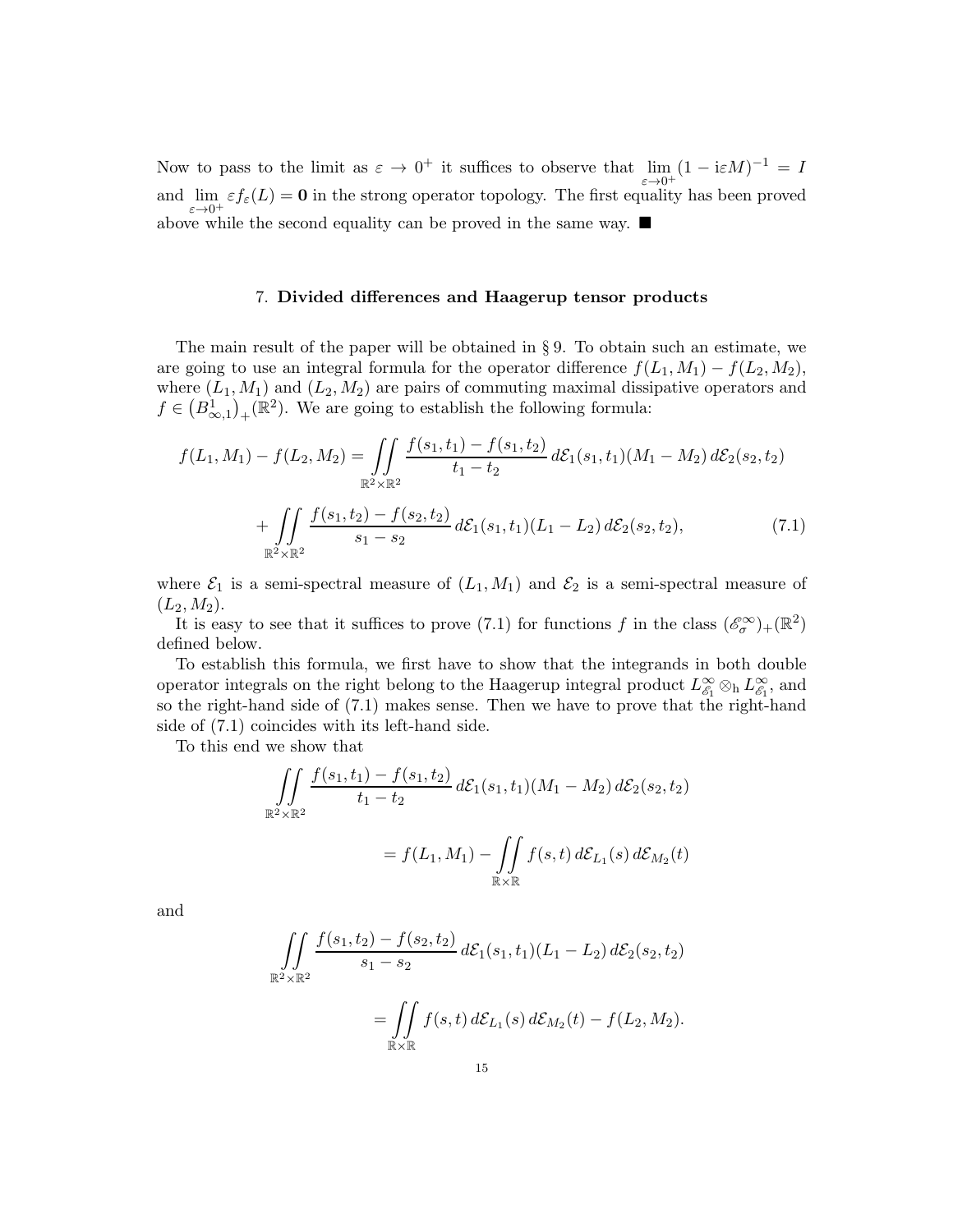Note that both identities involve the double operator integral

$$
\iint\limits_{{\Bbb R}\times{\Bbb R}}f(s,t)\,d\mathcal{E}_{L_1}(s)\,d\mathcal{E}_{M_2}(t).
$$

It can be interpreted as a function  $f(L_1, M_2)$  of our (*not necessarily commuting*) maximal dissipative operators  $L_1$  and  $M_2$ . We define in § 8 such functions of noncommutative maximal dissipative operators and we will prove the above identities in § 9.

Let  $\sigma \in (0,\infty)$  and  $p \in [1,\infty]$ . Denote by  $\mathscr{E}_{\sigma}^p(\mathbb{R}^d)$  the space of the functions  $f \in L^p(\mathbb{R}^d)$ such that supp  $\mathscr{F}f \subset \sigma B^d$ , where  $B^d$  denotes the closed unit ball of  $\mathbb{R}^d$ . It is well known that each function  $f \in \mathscr{E}_{\sigma}^p(\mathbb{R}^d)$  is the restriction to  $\mathbb{R}^d$  of an entire function on  $\mathbb{C}^d$  of exponential type at most  $\sigma$ . Put

$$
(\mathscr{E}_{\sigma}^{p})_{+}(\mathbb{R}^{d}) = \{ f \in L^{p}(\mathbb{R}^{d}) : \operatorname{supp} \mathscr{F} f \subset [0,\infty)^{d} \}.
$$

We are going to consider the cases  $d = 1$  and  $d = 2$ . In the case  $d = 1$  we write  $\mathscr{E}_{\sigma}^{p}$  and  $(\mathscr{E}_{\sigma}^p)_+$  instead  $\mathscr{E}_{\sigma}^p(\mathbb{R})$  and  $(\mathscr{E}_{\sigma}^p)_+(\mathbb{R})$ .

It follows from the results of [Pe3] that

$$
f \in \mathscr{E}_{\sigma}^{\infty} \quad \Longrightarrow \quad \left\| \frac{f(x) - f(y)}{x - y} \right\|_{\mathfrak{M}(E_1, E_2)} \le \text{const } \sigma \| f \|_{L^{\infty}(\mathbb{R})} \tag{7.2}
$$

for all Borel spectral measures  $E_1$  and  $E_2$  on R. It was shown in [AP4] that inequality (7.2) holds with constant equal to 1.

In [APPS] for  $f \in \mathscr{E}_{\sigma}^{\infty}$ , an explicit representation of the divided difference  $\frac{f(x)-f(y)}{x-y}$ was obtained as an element of  $C_b(\mathbb{R}) \otimes_h C_b(\mathbb{R})$ , where  $C_b(\mathbb{R}) \stackrel{\text{def}}{=} L^{\infty}(\mathbb{R}) \cap C(\mathbb{R})$ . Clearly such a representation holds for all functions  $f$  in  $(\mathscr{E}_{\sigma}^{\infty})_{+}$ .

However, we need an expansion  $\frac{f(x)-f(y)}{x-y} = \sum_n \varphi_n(x)\psi_n(y)$  with the additional requirement that  $\varphi_n$  and  $\psi_n \in H^\infty(\mathbb{C}_+).$ 

**Theorem 7.1.** *Let*  $f \in (\mathscr{E}_{\sigma}^{\infty})_{+}$ *. Then* 

$$
\frac{f(x) - f(y)}{x - y} = \sum_{n \in \mathbb{Z}} \sigma \cdot \frac{f(x) - f(2\sigma^{-1}\pi n)}{\sigma x - 2\pi n} \cdot \frac{e^{i\sigma y} - 1}{i(\sigma y - 2\pi n)}
$$
(7.3)

$$
= \frac{1}{2\pi i} \int_{\mathbb{R}} \frac{f(x) - f(t)}{x - t} \cdot \frac{e^{i\sigma(y - t)} - 1}{y - t} dt, \quad x, y \in \mathbb{R}.
$$
 (7.4)

*Moreover,*

$$
\sum_{n\in\mathbb{Z}}\frac{|f(x)-f(2\pi\sigma^{-1}n)|^2}{(\sigma x-2\pi n)^2}=\frac{1}{2\pi\sigma}\int_{\mathbb{R}}\frac{|f(x)-f(t)|^2}{(x-t)^2}dt\leq \frac{4}{\pi}\|f\|_{L^{\infty}(\mathbb{R})}^2, \quad x\in\mathbb{R},\tag{7.5}
$$

*and*

$$
\sum_{n\in\mathbb{Z}}\frac{|e^{i\sigma y}-1|^2}{(\sigma y-2\pi n)^2}=1=\frac{1}{2\pi\sigma}\int_{\mathbb{R}}\frac{|e^{i\sigma(y-t)}-1|^2}{(y-t)^2}dt,\quad y\in\mathbb{R}.\tag{7.6}
$$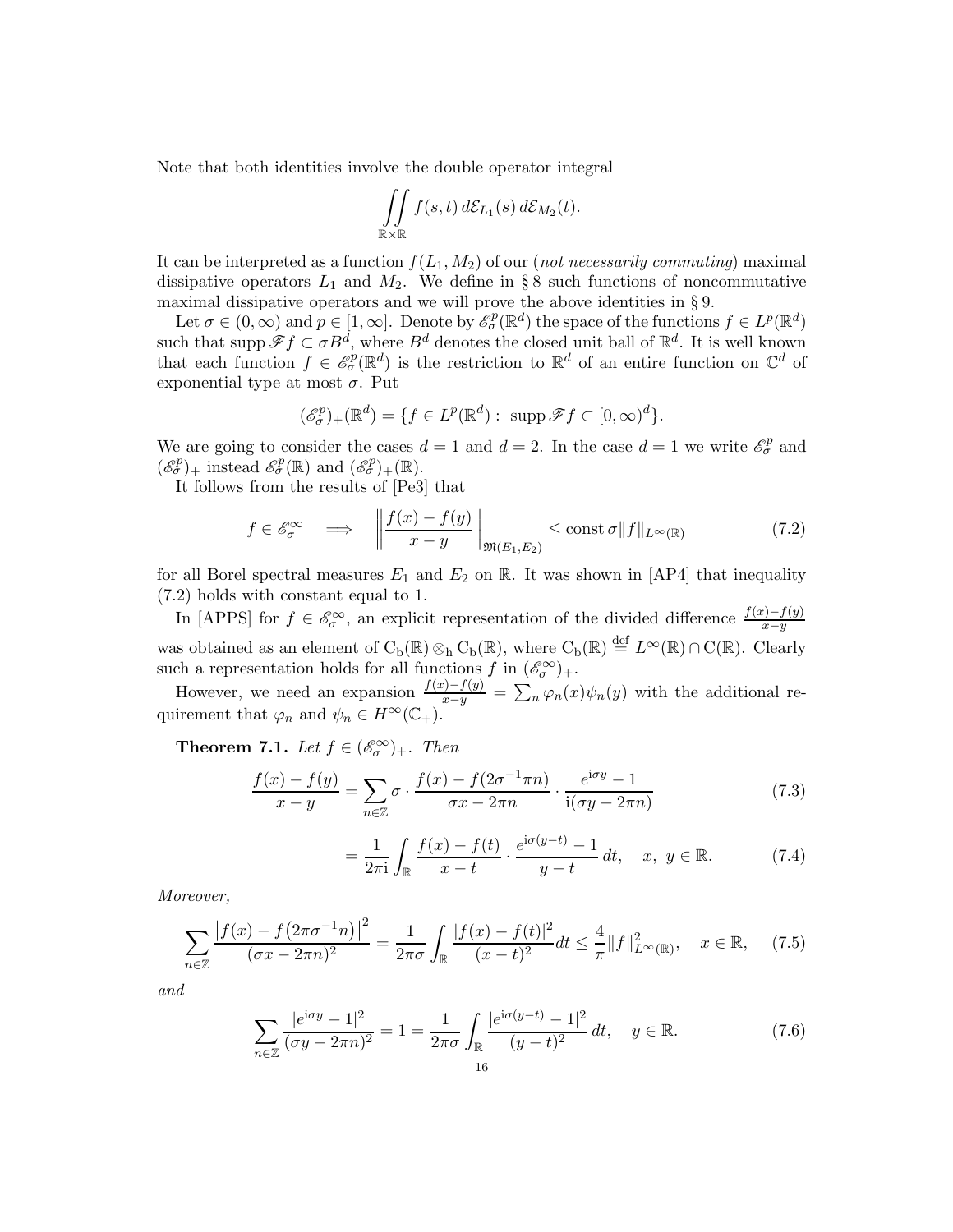Note that the identities in (7.6) are elementary and well known.

**Proof.** Clearly, it suffices to consider the case  $\sigma = 1$ .

We are going to use the well-known facts that the family  $\left\{\frac{e^{iz}-1}{i(z-2\pi i)}\right\}$  $i(z-2\pi n)$  $\mathcal{L}$ forms an  $n \in \mathbb{Z}$ orthogonal basis in the space  $(\mathscr{E}_1^2)_+,$ 

$$
g(z) = \sum_{n \in \mathbb{Z}} g(2\pi n) \frac{e^{iz} - 1}{i(z - 2\pi n)},
$$
\n(7.7)

and

$$
\sum_{n \in \mathbb{Z}} |g(2\pi n)|^2 = \frac{1}{2\pi} \int_{\mathbb{R}} |g(t)|^2 dt.
$$
 (7.8)

for every  $g \in (\mathscr{E}_1^2)_+$  (this follows from Th. 1 in [L], Lect. 20.2). It follows immediately from (7.8) that

$$
\sum_{n\in\mathbb{Z}} g(2\pi n) \overline{h(2\pi n)} = \frac{1}{2\pi} \int_{\mathbb{R}} g(t) \overline{h(t)} dt \quad \text{for every} \quad g, \ h \in (\mathscr{E}_1^2)_+.
$$
 (7.9)

Given  $x \in \mathbb{R}$ , we consider the function g defined by  $g(\lambda) = \frac{f(x) - f(\lambda)}{x - \lambda}$ ,  $\lambda \in \mathbb{C}$ . Clearly,  $g \in (\mathscr{E}_1^2)_+.$ 

It is easy to see that  $(7.3)$  is a consequence of  $(7.7)$  and the equality in  $(7.5)$  is a consequence of  $(7.8)$ . It is also easy to see that  $(7.4)$  follows from  $(7.9)$ .

It remains to prove that

$$
\frac{1}{\pi} \int_{\mathbb{R}} \frac{|f(x) - f(t)|^2}{(x - t)^2} dt \le \frac{4}{\pi} ||f||_{L^{\infty}(\mathbb{R})}^2
$$

for arbitrary  $f \in (\mathscr{E}_1^{\infty})_+$  and  $x \in \mathbb{R}$ . Without loss of generality we may assume that  $||f||_{L^{\infty}(\mathbb{R})} = 1$ . Then  $||f'||_{L^{\infty}(\mathbb{R})} \leq 1$  by the Bernstein inequality. Hence,  $|f(x) - f(t)| \leq$  $\min\{2, |x-t|\}$ , and we have

$$
\frac{1}{2\pi} \int_{\mathbb{R}} \frac{|f(x) - f(t)|^2}{(x - t)^2} dt \le \frac{1}{2\pi} \int_{\mathbb{R}} \frac{\min\{4, (x - t)^2\}}{(x - t)^2} dt = \frac{1}{\pi} \int_0^2 dt + \frac{4}{\pi} \int_2^\infty \frac{dt}{t^2} = \frac{4}{\pi}. \quad \blacksquare
$$

Remark. Note that the equality

$$
\frac{f(x) - f(y)}{x - y} = \frac{1}{2\pi i} \int_{\mathbb{R}} \frac{f(x) - f(t)}{x - t} \cdot \frac{e^{i\sigma(y - t)} - 1}{y - t} dt,
$$

is an immediate consequence of the well-known fact that  $\frac{e^{i\sigma(x-y)}-1}{e^{i\sigma(x-y)}}$  $\frac{1}{2\pi i(x-y)}$  is the reproducing kernel for the functional Hilbert space  $(\mathscr{E}_{\sigma}^2)_{+}$ .

Let  $f \in (\mathscr{E}_{\sigma}^{\infty})_{+}(\mathbb{R}^{2})$ . Put

$$
(\mathfrak{D}_x f)(x_1, y_1; x_2, y_2) \stackrel{\text{def}}{=} (\mathfrak{D}_x f)(x_1; x_2, y_2) \stackrel{\text{def}}{=} \frac{f(x_1, y_2) - f(x_2, y_2)}{x_1 - x_2}
$$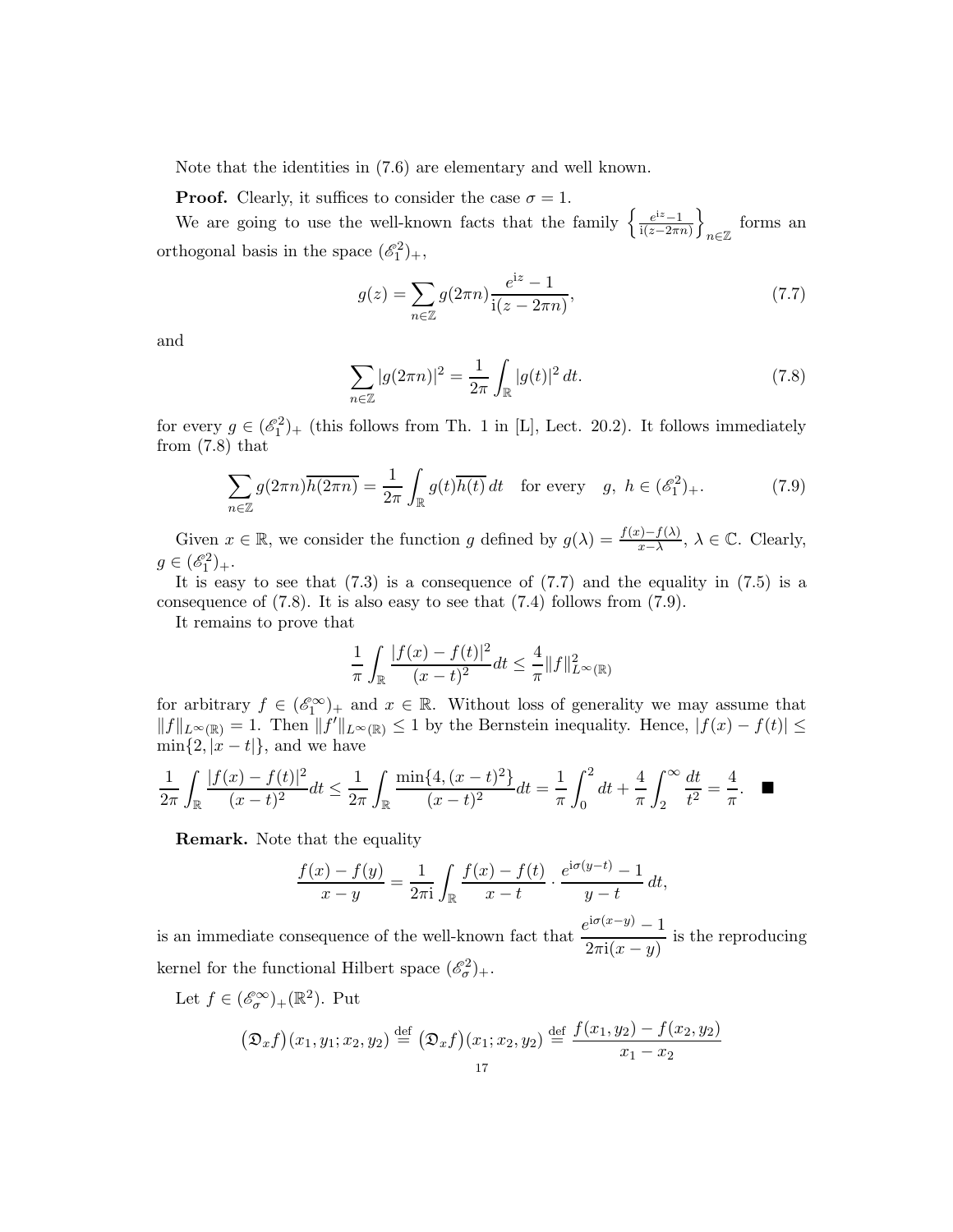and

$$
(\mathfrak{D}_y f)(x_1, y_1; x_2, y_2) \stackrel{\text{def}}{=} (\mathfrak{D}_y f)(x_1, y_1; y_2) \stackrel{\text{def}}{=} \frac{f(x_1, y_1) - f(x_1, y_2)}{y_1 - y_2}.
$$

Let  $C_{A,\infty}(\mathbb{R}^d) \stackrel{\text{def}}{=} \{f \in C(\mathbb{R}^d) \cap L^{\infty}(\mathbb{R}^d) : \text{supp }\mathscr{F}f \subset [0,\infty)^d\}, C_{A,\infty} \stackrel{\text{def}}{=} C_{A,\infty}(\mathbb{R}) =$  $C_{A,\infty}(\mathbb{C}_+).$ 

**Theorem 7.2.** *Let*  $\sigma > 0$  *and let*  $f \in (\mathscr{E}_{\sigma}^{\infty})_{+}(\mathbb{R}^{2})$ *. Then* 

$$
\mathfrak{D}_x f, \mathfrak{D}_y f \in C_{A,\infty}(\mathbb{R}^2) \otimes_{h} C_{A,\infty}(\mathbb{R}^2),
$$
  

$$
\|\mathfrak{D}_x f\|_{C_{A,\infty}(\mathbb{R}^2) \otimes_{h} C_{A,\infty}(\mathbb{R}^2)} \leq \frac{2}{\sqrt{\pi}} \sigma \|f\|_{L^{\infty}(\mathbb{R}^2)}
$$

*and*

$$
\|\mathfrak{D}_y f\|_{\mathrm{C}_{\mathrm{A},\infty}(\mathbb{R}^2)\otimes_{\mathrm{h}}\mathrm{C}_{\mathrm{A},\infty}(\mathbb{R}^2)} \leq \frac{2}{\sqrt{\pi}}\,\sigma \|f\|_{L^\infty(\mathbb{R}^2)}.
$$

**Proof.** Clearly, f is the restriction to  $\mathbb{R}^2$  of an entire function of two complex variables. Moreover,  $f(\cdot, a)$ ,  $f(a, \cdot) \in \mathscr{E}_{\sigma}^{\infty}$  for every  $a \in \mathbb{R}$ . It suffices to consider the case  $\sigma = 1$ . By Theorem 7.1, we have

$$
(\mathfrak{D}_x f)(x_1, y_1; x_2, y_2) = \frac{f(x_1, y_2) - f(x_2, y_2)}{x_1 - x_2} = \sum_{n \in \mathbb{Z}} \frac{e^{ix_1} - 1}{i(x_1 - 2\pi n)} \cdot \frac{f(x_2, y_2) - f(2\pi n, y_2)}{x_2 - 2\pi n}
$$

and

$$
(\mathfrak{D}_y f)(x_1, y_1; x_2, y_2) = \frac{f(x_1, y_1) - f(x_1, y_2)}{y_1 - y_2} = \sum_{n \in \mathbb{Z}} \frac{f(x_1, y_1) - f(x_1, 2\pi n)}{y_1 - 2\pi n} \cdot \frac{e^{iy_2} - 1}{i(y_2 - 2\pi n)}.
$$

Moreover, by Theorem 7.1, we have

$$
\sum_{n\in\mathbb{Z}}\frac{|f(x_1,y_1)-f(x_1,2\pi n)|^2}{(y_1-2\pi n)^2}\leq \frac{4}{\pi}\|f(x_1,\cdot)\|_{L^{\infty}(\mathbb{R})}^2\leq 3\|f\|_{L^{\infty}(\mathbb{R}^2)}^2,
$$
  

$$
\sum_{n\in\mathbb{Z}}\frac{|f(x_2,y_2)-f(2\pi n,y_2)|^2}{(x_2-2\pi n)^2}\leq \frac{4}{\pi}\|f(\cdot,y_2)\|_{L^{\infty}(\mathbb{R})}^2\leq 3\|f\|_{L^{\infty}(\mathbb{R}^2)}^2,
$$

and

$$
\sum_{n\in\mathbb{Z}}\frac{|e^{\mathrm{i}x_1}-1|^2}{(x_1-2\pi n)^2}=\sum_{n\in\mathbb{Z}}\frac{|e^{\mathrm{i}y_2}-1|^2}{(y_2-2\pi n)^2}=1.
$$

This implies the result.  $\blacksquare$ 

Put  $\varkappa(x) \stackrel{\text{def}}{=} (1 - \mathrm{i} x)^{-1}$ .

**Corollary 7.3.** *Let*  $f \in (\mathscr{E}_{\sigma}^{\infty})_{+}(\mathbb{R}^{2})$ *, where*  $\sigma > 0$ *. Then* 

 $\varkappa(x) f(x, y) \in C_{A, \infty} \otimes_h C_{A, \infty} \quad and \quad \varkappa(y) f(x, y) \in C_{A, \infty} \otimes_h C_{A, \infty}.$ 

*Moreover,*

$$
\|\varkappa(x)f(x,y)\|_{\mathcal{C}_{\mathcal{A},\infty}\otimes_{\mathcal{b}}\mathcal{C}_{\mathcal{A},\infty}} \leq \mathrm{const}(1+\sigma)\|f\|_{L^{\infty}(\mathbb{R}^2)}
$$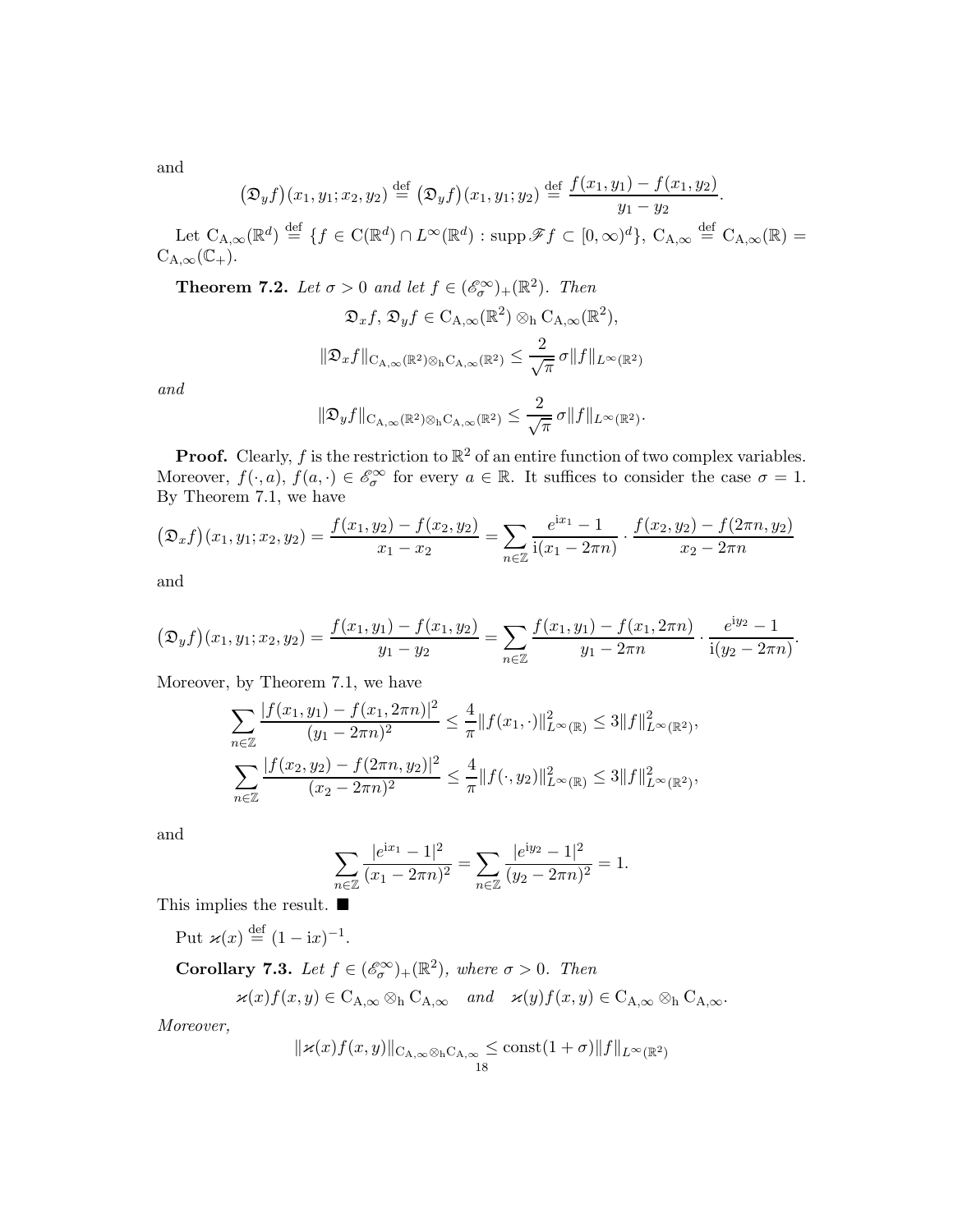$$
and
$$

$$
\|\varkappa(y)f(x,y)\|_{\mathcal{C}_{\mathcal{A},\infty}\otimes_{\mathcal{b}}\mathcal{C}_{\mathcal{A},\infty}}\leq \mathrm{const}(1+\sigma)\|f\|_{L^{\infty}(\mathbb{R}^2)}.
$$

**Proof.** It suffices to prove the result for the function  $\varkappa(x) f(x, y)$ . We have  $f(x, y) =$  $x(\mathfrak{D}_x f)(x; 0, y) + f(0, y)$ . Hence,

$$
\|\varkappa(x)f(x,y)\|_{\mathcal{C}_{A,\infty}\otimes_h\mathcal{C}_{A,\infty}} \leq \|(1-ix)^{-1}x(\mathfrak{D}_xf)(x;0,y)\|_{\mathcal{C}_{A,\infty}\otimes_h\mathcal{C}_{A,\infty}}
$$
  
+
$$
\|(1-ix)^{-1}f(0,y)\|_{\mathcal{C}_{A,\infty}\otimes_h\mathcal{C}_{A,\infty}} \leq \frac{2}{\sqrt{\pi}}\sigma\|f\|_{L^{\infty}(\mathbb{R}^2)} + \|f\|_{L^{\infty}(\mathbb{R}^2)}.
$$

### 8. Functions of pairs of noncommuting maximal dissipative operators

In this section we consider functions of noncommuting maximal dissipative operators. Let  $(L, M)$  be a pair of not necessarily commuting maximal dissipative operators in a Hilbert space  $\mathscr{H}$ .

For  $f \in C_{A,\infty} \otimes_h C_{A,\infty}$ , we put

$$
f(L,M) \stackrel{\text{def}}{=} \iint\limits_{\mathbb{R} \times \mathbb{R}} f(s,t) d\mathcal{E}_L(s) d\mathcal{E}_M(t).
$$

Clearly,  $||f(L, M)|| \leq ||f||_{C_{A,\infty} \otimes_h C_{A,\infty}}$ . It is easy to see that if  $f \in C_{A,\infty} \otimes_h C_{A,\infty}$ ,  $g \in C_{A,\infty}$  and  $f_{\sharp}$  is the function defined by  $f_{\sharp}(s,t) \stackrel{\text{def}}{=} g(t)f(s,t)$ , then  $f_{\sharp} \in C_{A,\infty} \otimes_{h} C_{A,\infty}$ and  $f_{\sharp}(L, M) = f(L, M)g(M)$ . This gives us an idea how to define  $f(L, M)$  in a more general case.

Suppose that  $f_{\sharp}(s,t) \stackrel{\text{def}}{=} (1 - \mathrm{i}t)^{-1} f(s,t) \in C_{A,\infty} \otimes_h C_{A,\infty}$ . Put

$$
f(L,M) \stackrel{\text{def}}{=} f_{\sharp}(L,M)(I - iM) = \left( \iint_{\mathbb{R} \times \mathbb{R}} f_{\sharp}(s,t) d\mathcal{E}_{L}(s) d\mathcal{E}_{M}(t) \right) (I - iM).
$$

Note that  $f(L, M)$  is not necessarily a bounded operator but the operator  $f(L, M)$  $(I - iM)^{-1}$  is bounded.

**Remark.** Corollary 7.3 implies now that  $f(L, M)$  is defined for every  $f \in (\mathscr{E}_{\sigma}^{\infty})_+(\mathbb{R}^2)$ , where  $\sigma > 0$ . Moreover,  $f(L, M)(I - iM)^{-1}$  is bounded for such functions.

### 9. The principal inequality

In this section we obtain the main results of the paper.

**Lemma 9.1.** Let  $f \in (\mathcal{E}_{\sigma}^{\infty})_{+}(\mathbb{R}^{2})$ , where  $\sigma > 0$ . Suppose that  $(L_{1}, M_{1})$  and  $(L_{2}, M_{2})$ *are pairs of commuting maximal dissipative operators such that the operators*  $L_1 - L_2$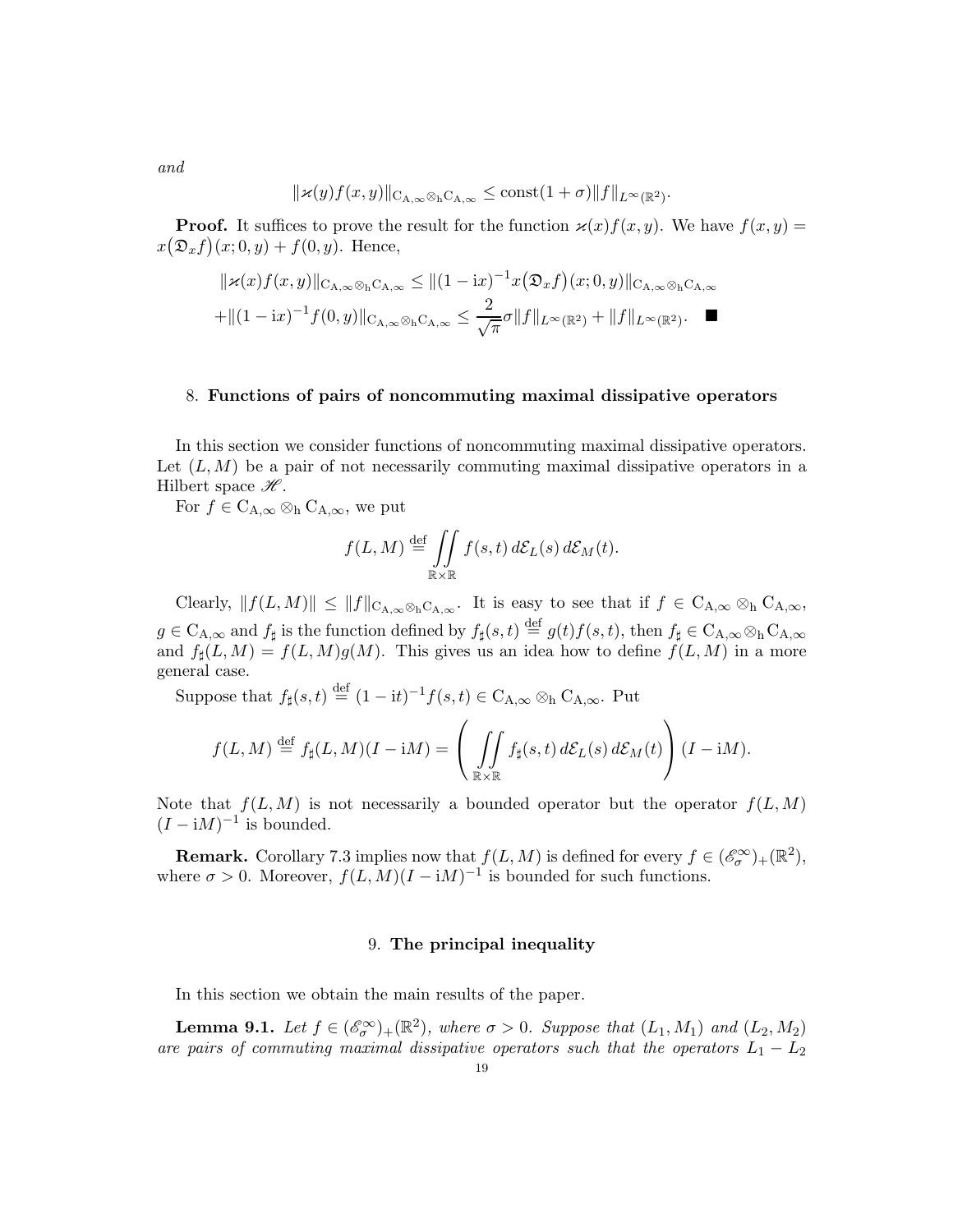*and* M<sup>1</sup> − M<sup>2</sup> *are bounded. Then the following formulas hold*

$$
f(L_1, M_1) - f(L_1, M_2)
$$
  
= 
$$
\iint_{\mathbb{R}^2 \times \mathbb{R}^2} \frac{f(s_1, t_1) - f(s_1, t_2)}{t_1 - t_2} d\mathcal{E}_1(s_1, t_1) (M_1 - M_2) d\mathcal{E}_2(s_2, t_2)
$$
 (9.1)

*and*

$$
f(L_1, M_2) - f(L_2, M_2)
$$
  
= 
$$
\iint_{\mathbb{R}^2 \times \mathbb{R}^2} \frac{f(s_1, t_2) - f(s_2, t_2)}{s_1 - s_2} d\mathcal{E}_1(s_1, t_1)(L_1 - L_2) d\mathcal{E}_2(s_2, t_2),
$$
 (9.2)

*where*  $\mathcal{E}_1$  *and*  $\mathcal{E}_2$  *are semi-spectral measures of the pairs*  $(L_1, M_1)$  *and*  $(L_2, M_2)$ *. Moreover, the operator*  $f(L_1, M_2)$  *is bounded.* 

**Proof.** First, we prove equality (9.1). Let X and Y be the left-hand side and the righthand side of (9.1). Clearly, Y is a bounded operator. Note that  $f(L_1, M_1)$  is bounded (see §2). To prove that  $f(L_1, M_2)$  is bounded, we first recall that  $f(L_1, M_2)(I - iM_2)^{-1}$ is bounded, see § 8. Clearly,  $Y(I - iM_2)^{-1}$  is a bounded operator. To prove that  $X = Y$ it suffices to verify that  $(I - iM_1)^{-1}(X(I - iM_2)^{-1}) = (I - iM_1)^{-1}(Y(I - iM_2)^{-1})$ . We have

$$
(I - iM_1)^{-1} f(L_1, M_1)(I - iM_2)^{-1} - (I - iM_1)^{-1} f(L_1, M_2)(I - iM_2)^{-1}
$$
\n
$$
= \iint_{\mathbb{R}^2 \times \mathbb{R}^2} (f(s_1, t_1) - f(s_1, t_2))(1 - it_1)^{-1} (1 - it_2)^{-1} d\mathcal{E}_1(s_1, t_1) d\mathcal{E}_2(s_2, t_2)
$$
\n
$$
= \iint_{\mathbb{R}^2 \times \mathbb{R}^2} \frac{f(s_1, t_1) - f(s_1, t_2)}{t_1 - t_2} \left( \frac{t_1}{1 - it_1} - \frac{t_2}{1 - it_2} \right) d\mathcal{E}_1(s_1, t_1) d\mathcal{E}_2(s_2, t_2)
$$
\n
$$
= \iint_{\mathbb{R}^2 \times \mathbb{R}^2} \frac{t_1}{1 - it_1} \cdot \frac{f(s_1, t_1) - f(s_1, t_2)}{t_1 - t_2} d\mathcal{E}_1(s_1, t_1) d\mathcal{E}_2(s_2, t_2)
$$
\n
$$
- \iint_{\mathbb{R}^2 \times \mathbb{R}^2} \frac{f(s_1, t_1) - f(s_1, t_2)}{t_1 - t_2} \cdot \frac{t_2}{1 - it_2} d\mathcal{E}_1(s_1, t_1) d\mathcal{E}_2(s_2, t_2)
$$
\n
$$
= \iint_{\mathbb{R}^2 \times \mathbb{R}^2} \frac{f(s_1, t_1) - f(s_1, t_2)}{t_1 - t_2} d\mathcal{E}_1(s_1, t_1) M_1 (I - iM_1)^{-1} d\mathcal{E}_2(s_2, t_2)
$$
\n
$$
- \iint_{\mathbb{R}^2 \times \mathbb{R}^2} \frac{f(s_1, t_1) - f(s_1, t_2)}{t_1 - t_2} d\mathcal{E}_1(s_1, t_1) M_2 (I - iM_2)^{-1} d\mathcal{E}_2(s_2, t_2)
$$
\n
$$
= (I - iM_1)^{-1} \left(
$$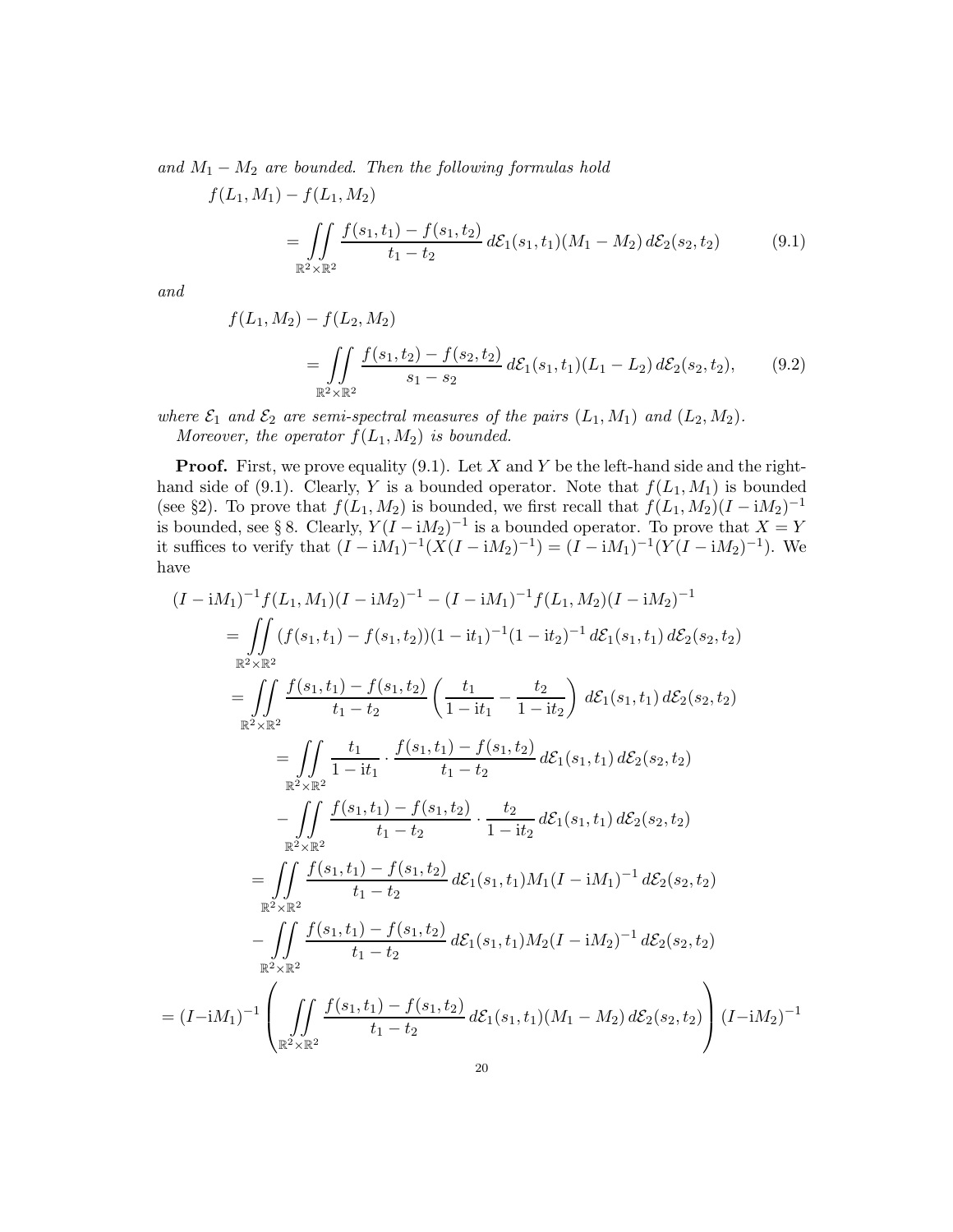which implies  $(9.1)$ . In the same way we can verify that

$$
(I - iL_1)^{-1} f(L_1, M_1) (I - iL_2)^{-1} - (I - iL_1)^{-1} f(L_1, M_2) (I - iL_2)^{-1}
$$
  
=  $(I - iL_1)^{-1} \left( \iint_{\mathbb{R}^2 \times \mathbb{R}^2} \frac{f(s_1, t_2) - f(s_2, t_2)}{s_1 - s_2} d\mathcal{E}_1(s_1, t_1) (L_1 - L_2) d\mathcal{E}_2(s_2, t_2) \right) (I - iL_2)^{-1},$ 

which implies  $(9.2)$ .

To see that the operator  $f(L_1, M_2)$  is bounded, it suffices to observe that  $f(L_1, M_1)$  is bounded and the double operator integral on the right-hand side of (9.1) is also bounded. П

Corollary 9.2. *Under the hypotheses of Lemma* 9.1*, the following formula holds:*

$$
f(L_1, M_1) - f(L_2, M_2) = \iint_{\mathbb{R}^2 \times \mathbb{R}^2} \frac{f(s_1, t_1) - f(s_1, t_2)}{t_1 - t_2} d\mathcal{E}_1(s_1, t_1) (M_1 - M_2) d\mathcal{E}_2(s_2, t_2)
$$

$$
+ \iint_{\mathbb{R}^2 \times \mathbb{R}^2} \frac{f(s_1, t_2) - f(s_2, t_2)}{s_1 - s_2} d\mathcal{E}_1(s_1, t_1) (L_1 - L_2) d\mathcal{E}_2(s_2, t_2).
$$

Corollary 9.3. *Under the hypotheses of Lemma* 9.1*,*

$$
||f(L_1, M_1) - f(L_2, M_2)|| \le \text{const} \,\sigma ||f||_{L^{\infty}(\mathbb{R}^2)} \max(||L_1 - L_2||, ||M_1 - M_2||).
$$

Let  $f \in (B^1_{\infty,1})_+(\mathbb{R}^2)$ . Then  $f(\zeta_1, \zeta_2)(\zeta_1 + i)^{-1}(\zeta_2 + i)^{-1} \in C_{A,\infty}(\mathbb{C}^2_+)$ , and  $f(L, M)$  is defined for any pair  $(L, M)$  of commuting maximal dissipative operators, see §1.

The following theorem is the main result of the paper.

**Theorem 9.4.** Let  $f \in (B^1_{\infty,1})_+(\mathbb{R}^2)$ . Suppose that  $(L_1, M_1)$  and  $(L_2, M_2)$  are pairs *of commuting maximal dissipative operators such that the operators*  $L_1 - L_2$  *and*  $M_1 - M_2$ *are bounded. Then*

$$
||f(L_1, M_1) - f(L_2, M_2)|| \le \text{const} ||f||_{(B^1_{\infty, 1})(\mathbb{R}^2)} \max{||L_1 - L_2||, ||M_1 - M_2||}.
$$

**Proof.** Consider the functions  $f_n$ ,  $n \geq 0$ , defined by (4.2). Clearly, by Corollary 9.3,

$$
||f(L_1, M_1) - f(L_2, M_2)|| \le \sum_{n\ge 0} ||f_n(L_1, M_1) - f_n(L_2, M_2)||
$$
  

$$
\le \text{const} \left( \sum_{n\ge 0} 2^n ||f_n||_{L^{\infty}(\mathbb{R}^2)} \right) \max\{||L_1 - L_2||, ||M_1 - M_2||\}
$$
  

$$
\le \text{const} ||f||_{(B_{\infty,1}^1)(\mathbb{R}^2)} \max\{||L_1 - L_2||, ||M_1 - M_2||\}.
$$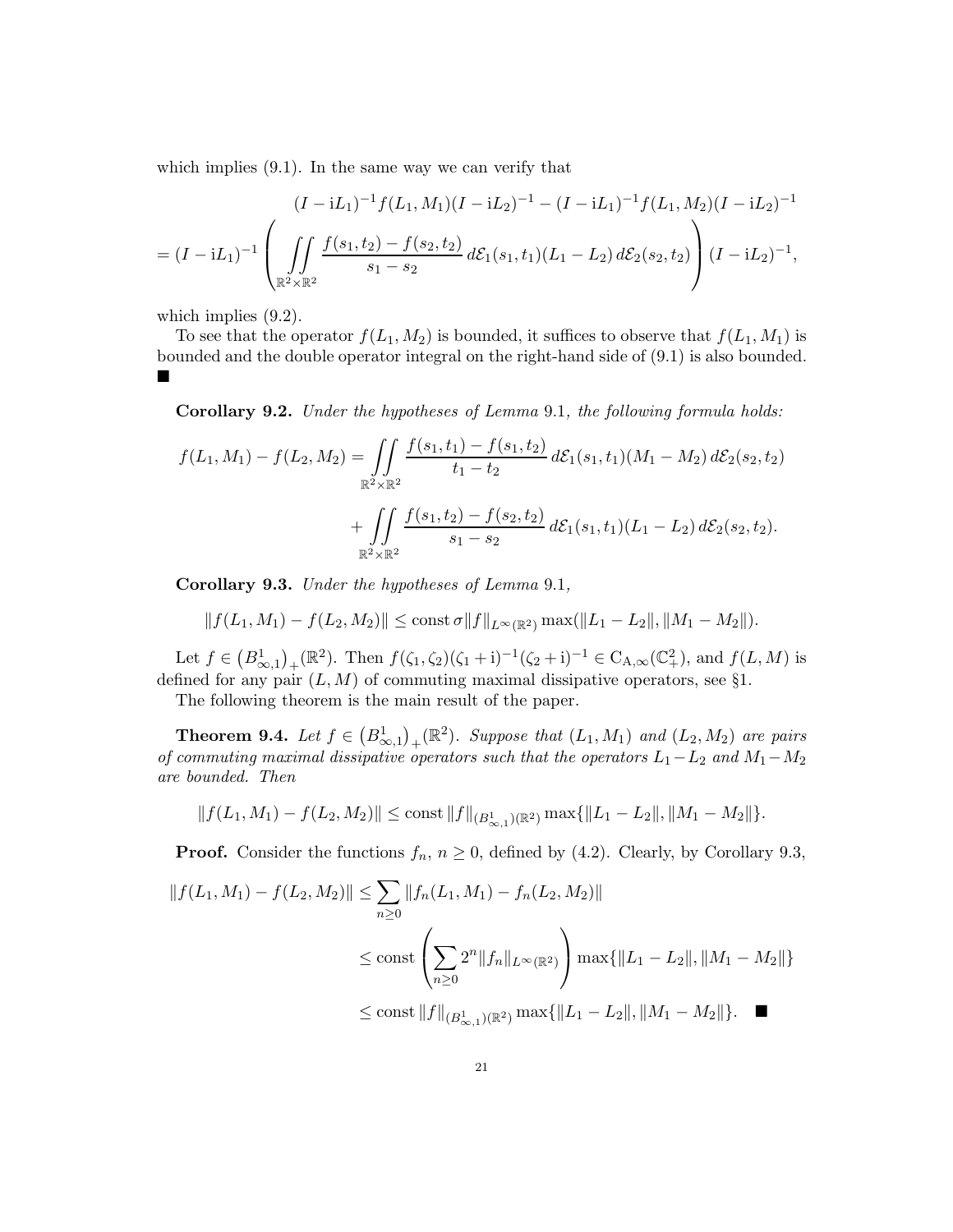#### 10. Hölder type estimates and estimates in Schatten–von Neumann norms

In this section we use the main result of the previous section to obtain Hölder type estimates and estimates in Schatten–von Neumann norms for functions of pairs of commuting dissipative operators under perturbation.

Let  $\alpha \in (0,1)$ . Recall that the *analytic Hölder class*  $(\Lambda_{\alpha}(\mathbb{C}_{+}))_{+}$  is defined as the space of functions f analytic in  $\mathbb{C}_+$ , continuous on clos  $\mathbb{C}_+$  and satisfying the inequality

$$
|f(\zeta) - f(\tau)| \le \text{const } |\zeta - \tau|^{\alpha}, \quad \zeta, \ \tau \in \text{clos } \mathbb{C}_+.
$$

**Theorem 10.1.** Let  $\alpha \in (0,1)$  and let  $f \in (\Lambda_{\alpha}(\mathbb{C}_{+}))_{+}$ . Suppose that  $(L_1, M_1)$  and (L2, M2) *are pairs of commuting maximal dissipative operators such that the operators*  $L_1 - L_2$  *and*  $M_1 - M_2$  *are bounded. Then* 

$$
||f(L_1, M_1) - f(L_2, M_2)|| \le \text{const} ||f||_{(\Lambda_{\alpha}(\mathbb{C}_+))_+} \max \{ ||L_1 - L_2||^{\alpha}, ||M_1 - M_2||^{\alpha} \}.
$$

Let us consider now a more general case. Let  $\omega$  be a *modulus of continuity*, i.e.,  $\omega$ is a real continuous nondecreasing function on  $[0,\infty)$  such that  $\omega(t+s) \leq \omega(t) + \omega(s)$ , s,  $t \geq 0$ . The space  $(\Lambda_{\omega}(\mathbb{C}_{+}))_{+}$  is, by definition, the class of functions f analytic in  $\mathbb{C}_{+}$ , continuous on  $\cos \mathbb{C}_+$  and satisfying the inequality

$$
|f(\zeta)-f(\tau)|\leq {\rm const}\,\omega(|\zeta-\tau|),\quad \zeta,\ \tau\in {\rm clos\,}\mathbb{C}_+.
$$

Given a modulus of continuity  $\omega$ , we put

$$
\omega_*(s) \stackrel{\text{def}}{=} s \int_s^\infty \frac{\omega(t)}{t^2} dt = \int_1^\infty \frac{\omega(st)}{t^2} dt, \quad s > 0.
$$

It is easy to see that if  $\omega_*(s) < \infty$  for some  $s > 0$ , then  $\omega_*(s) < \infty$  for all  $s > 0$  and  $\omega_*$ is a modulus of continuity.

**Theorem 10.2.** Let  $\omega$  be a modulus of continuity and let  $f \in (\Lambda_{\omega}(\mathbb{C}_{+}))_{+}$ . Suppose *that*  $(L_1, M_1)$  *and*  $(L_2, M_2)$  *are pairs of commuting maximal dissipative operators such that the operators*  $L_1 - L_2$  *and*  $M_1 - M_2$  *are bounded. Then* 

$$
|| f(L_1, M_1) - f(L_2, M_2)|| \le \text{const} ||f||_{(\Lambda_\omega(\mathbb{C}_+))_+} \max \omega_* \big( {\{ ||L_1 - L_2||, ||M_1 - M_2|| \}} \big).
$$

The next theorem allows us to obtain estimates in Schatten–von Neumann norms  $S_p$ .

**Theorem 10.3.** Let  $0 < \alpha < 1$  and  $p > 1$ . Suppose that  $(L_1, M_1)$  and  $(L_2, M_2)$  are *pairs of commuting maximal dissipative operators such that*  $L_1 - L_2 \in S_p$  *and*  $M_1 - M_2 \in$  $S_p$ . Then  $f(L_1, M_1) - f(L_2, M_2) \in S_{p/\alpha}$  and

$$
||f(L_1, M_1) - f(L_2, M_2)||_{\mathcal{S}_{p/\alpha}} \le \text{const } ||f||_{(\Lambda_\alpha(\mathbb{C}_+))_+} \max \{||L_1 - L_2||_{\mathcal{S}_p}^{\alpha}, ||M_1 - M_2||_{\mathcal{S}_p}^{\alpha} \}.
$$

Theorems 10.1, 10.2 and 10.3 can be deduced from Theorem 9.4 in the same way as it was done for functions of self-adjoint operators, see [AP1] and [AP2].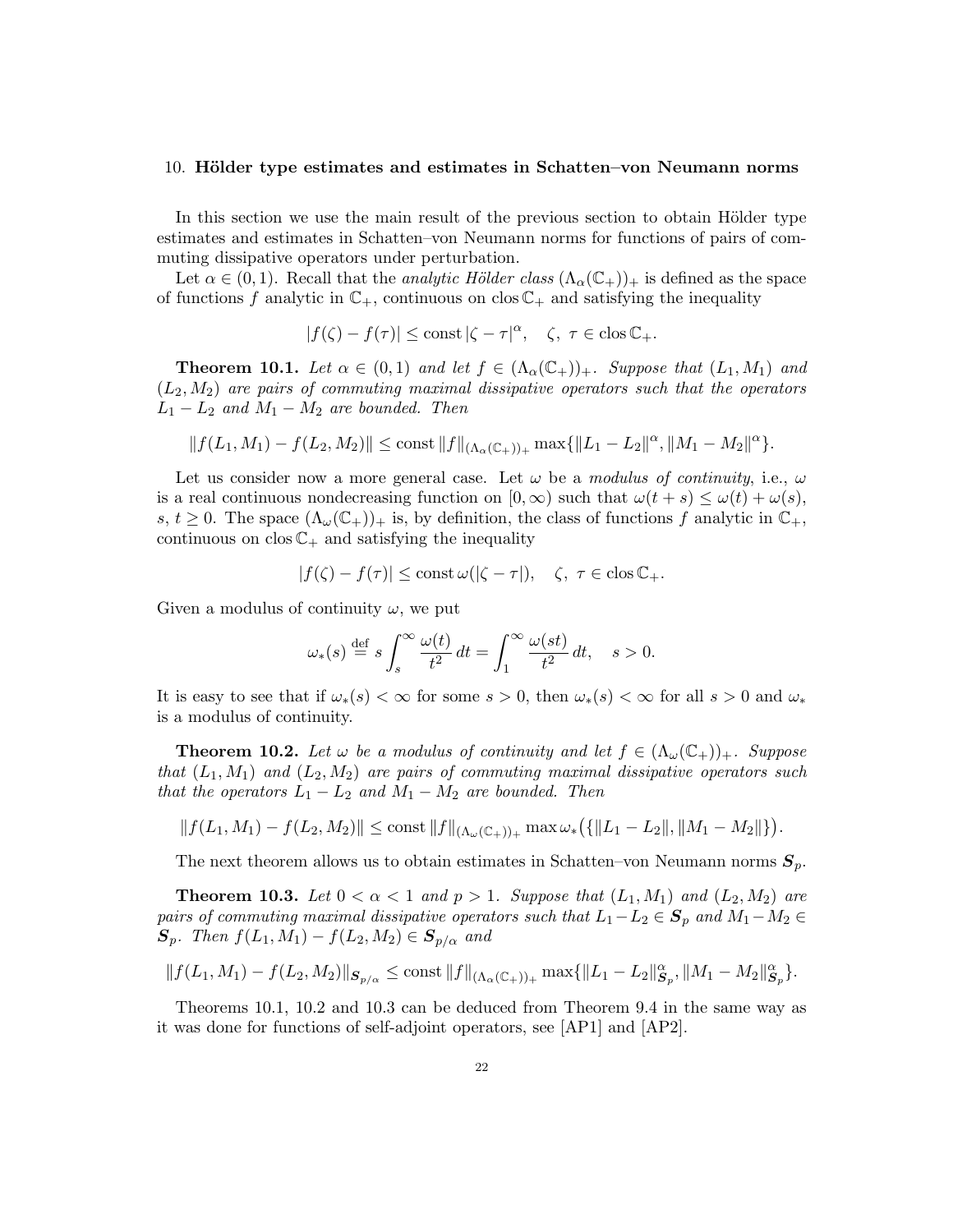#### **REFERENCES**

[A] A. B. ALEKSANDROV, Operator Lipschitz functions and linear fractional transformations, Zap. Nauchn. Sem. POMI 401 (2012), Issledovaniya po Lineinym Operatoram i Teorii Funktsii. 40, 5–52;

English transl.: J. Math. Sci. (N. Y.), 194:6 (2013), 603–627.

- [ANP] A.B. ALEKSANDROV, F.L. NAZAROV and V.V. PELLER, Functions of noncommuting self-adjoint operators under perturbation and estimates of triple operator integrals, Adv. Math. 295 (2016), 1–52.
- [AP1] A.B. ALEKSANDROV and V.V. PELLER, Operator Hölder–Zygmund functions, Advances in Math. 224 (2010), 910–966.
- [AP2] A.B. ALEKSANDROV and V.V. PELLER, Functions of operators under perturbations of class  $\mathbf{S}_p$ , J. Funct. Anal. 258 (2010), 3675–3724.
- [AP3] A.B. ALEKSANDROV and V.V. PELLER, Functions of perturbed dissipatibe operators, Algebra i Analiz 21:2 (2011), 9–51.

English transl.: St. Petersburg Math. J. 23:2 (2012), 209–238.

[AP4] A.B. ALEKSANDROV and V.V. PELLER, Operator Lipschitz functions, Uspekhi Matem. Nauk 71:4 (2016), 3–106.

English transl.: Russian Mathematical Surveys 71:4 (2016), 605–702.

- [AP5] A.B. ALEKSANDROV and V.V. PELLER, Dissipative operators and operator Lipschitz functions, Proc. Amer. Math. Soc. 147:5 (2019), 2081 – 2093.
- [AP6] A.B. ALEKSANDROV and V.V. PELLER, Functions of perturbed pairs of noncommuting contractions, Izvestia RAN, 2020.
- [APPS] A.B. ALEKSANDROV, V.V. PELLER, D. POTAPOV, and F. SUKOCHEV, Functions of normal operators under perturbations, Advances in Math. 226 (2011), 5216–5251.
- [An] Ando, On a pair of commutative contractions, Acta Sci. Math. (Szeged) 24 (1963), 88-90.
- [BS1] M.S. BIRMAN and M.Z. SOLOMYAK, *Double Stieltjes operator integrals*, Problems of Math. Phys., Leningrad. Univ. 1 (1966), 33–67 (Russian).

English transl.: Topics Math. Physics 1 (1967), 25–54, Consultants Bureau Plenum Publishing Corporation, New York.

- [BS2] M.S. BIRMAN and M.Z. SOLOMYAK, *Double Stieltjes operator integrals. II*, Problems of Math. Phys., Leningrad. Univ. 2 (1967), 26–60 (Russian). English transl.: Topics Math. Physics 2 (1968), 19–46, Consultants Bureau Plenum Publishing Corporation, New York.
- [BS3] M.S. BIRMAN and M.Z. SOLOMYAK, *Double Stieltjes operator integrals. III*, Problems of Math. Phys., Leningrad. Univ. 6 (1973), 27–53 (Russian).
- [DK] YU.L. DALETSKII and S.G. KREIN, Integration and differentiation of functions of Hermitian operators and application to the theory of perturbations (Russian), Trudy Sem. Functsion. Anal., Voronezh. Gos. Univ. 1 (1956), 81–105.
- [GK] I. C. GOHBERG anf M.G. KREIN, Introduction to the theory of linear non-selfadjoint operators in Hilbert space, Izdat. "Nauka", Moscow, 1965.
- [KPSS] E. Kissin, D. Potapov, V. S. Shulman and F. Sukochev, Operator smoothness in Schatten norms for functions of several variables: Lipschitz conditions, differentiability and unbounded derivations, Proc. Lond. Math. Soc. (3) 105:4 (2012), 661–702.
- [L] B.Ya. Levin, Lectures on entire functions, Transl. Math. Monogr., vol. 150, Amer. Math. Soc., Providence, RI 1996, xvi+248 pp.
- [MM] M.M. MALAMUD and S.M. MALAMUD, Spectral theory of operator measures in a Hilbert space, Algebra i Analiz 15:3 (2003), 1–77.
- [MN] M. MALAMUD and H. NEIDHARDT, Trace formulas for additive and non-additive perturbations, Adv. Math. 274 (2015), 736–832.
- [MNP1] M.M. MALAMUD, H. NEIDHARDT and V.V. PELLER, Analytic operator Lipschitz functions in the disk and a trace formula for functions of contractions (Russian), Funkts. Anal. i Pril., 51:3 (2017), 33–55.

English Transl.: Funct. Anal. and its Appl. 51:3 (2017), 185–203.